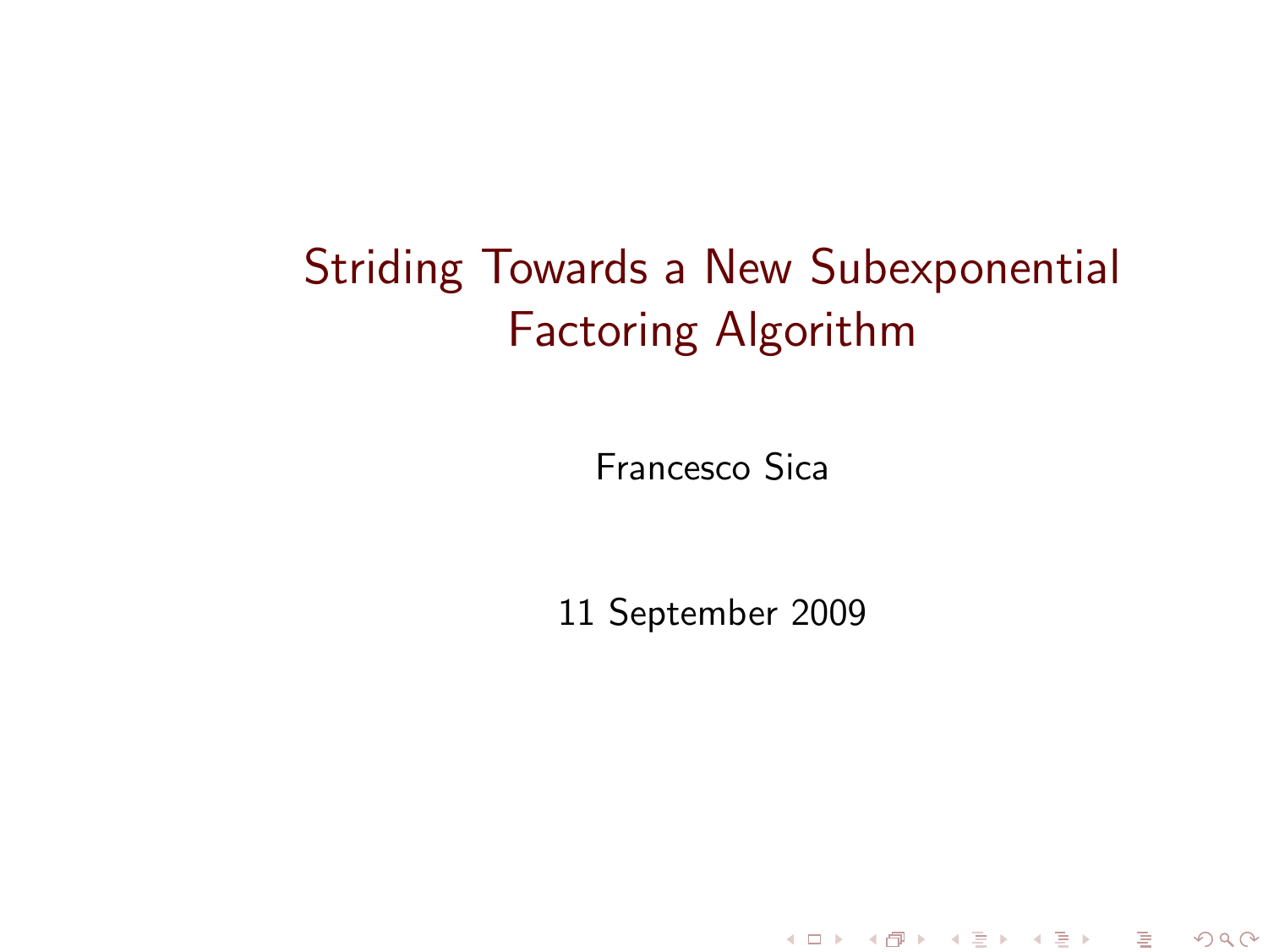

4 0 8 4 母 э

<span id="page-1-0"></span>÷  $\mathbf{h}$  $\sim$ 

 $\rightarrow$  $\mathcal{A}$   $2Q$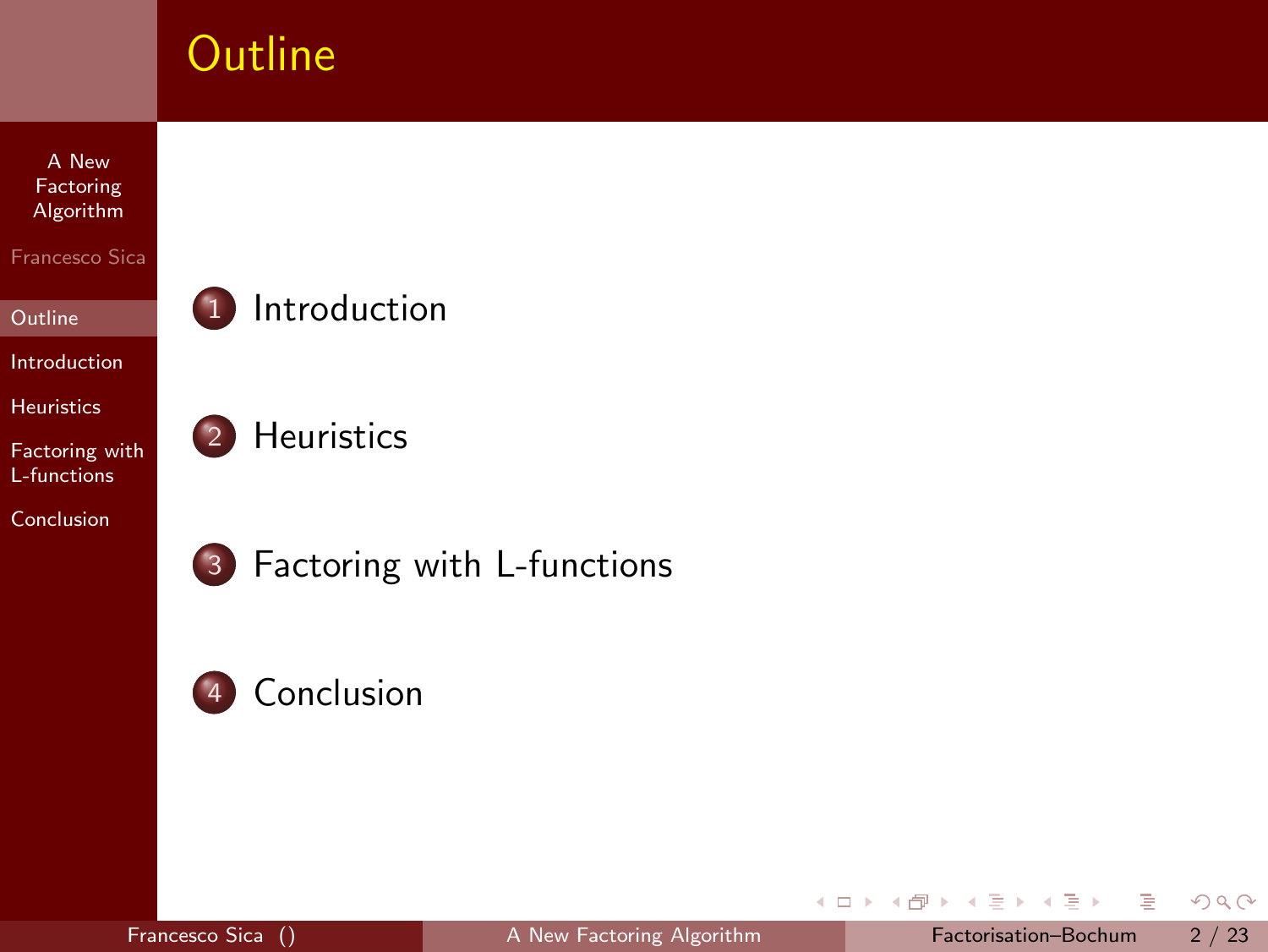### **Motivation**

A New Factoring [Algorithm](#page-0-0)

Francesco Sica

**[Outline](#page-1-0)** 

[Introduction](#page-2-0)

[Heuristics](#page-15-0)

[Factoring with](#page-23-0) L-functions

[Conclusion](#page-39-0)

Understanding factorisation and especially why the Number Field Sieve is the best current factoring approach.

<span id="page-2-0"></span>4 0 8 ∢母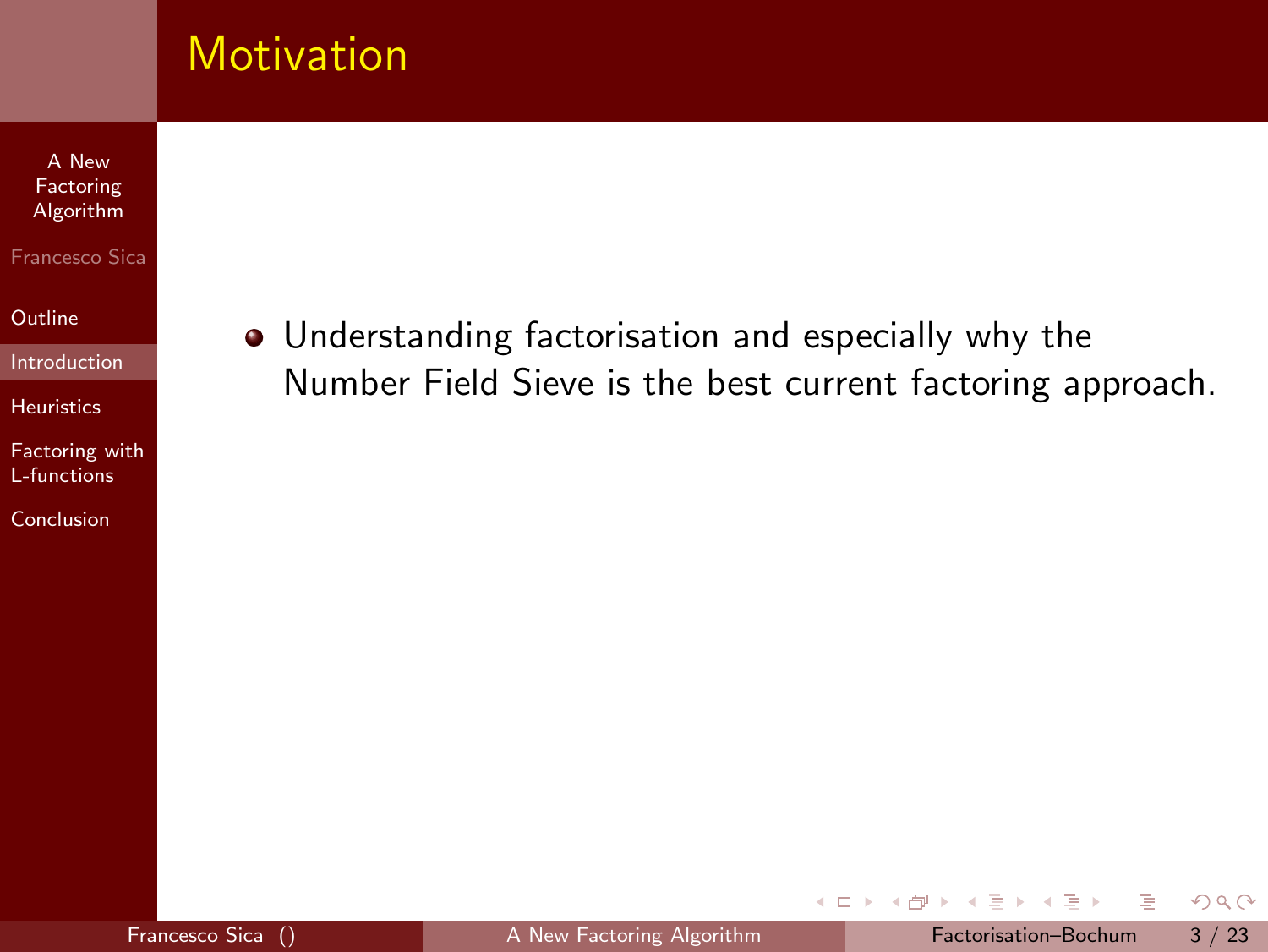### **Motivation**

#### A New Factoring [Algorithm](#page-0-0)

#### Francesco Sica

#### [Outline](#page-1-0)

#### [Introduction](#page-2-0)

#### [Heuristics](#page-15-0)

[Factoring with](#page-23-0) L-functions

[Conclusion](#page-39-0)

- Understanding factorisation and especially why the Number Field Sieve is the best current factoring approach.
- Understand why a more "natural" approach using the Riemann  $\zeta$  function fails. Are we doomed to bang into a wall through an analytic approach?

4 D F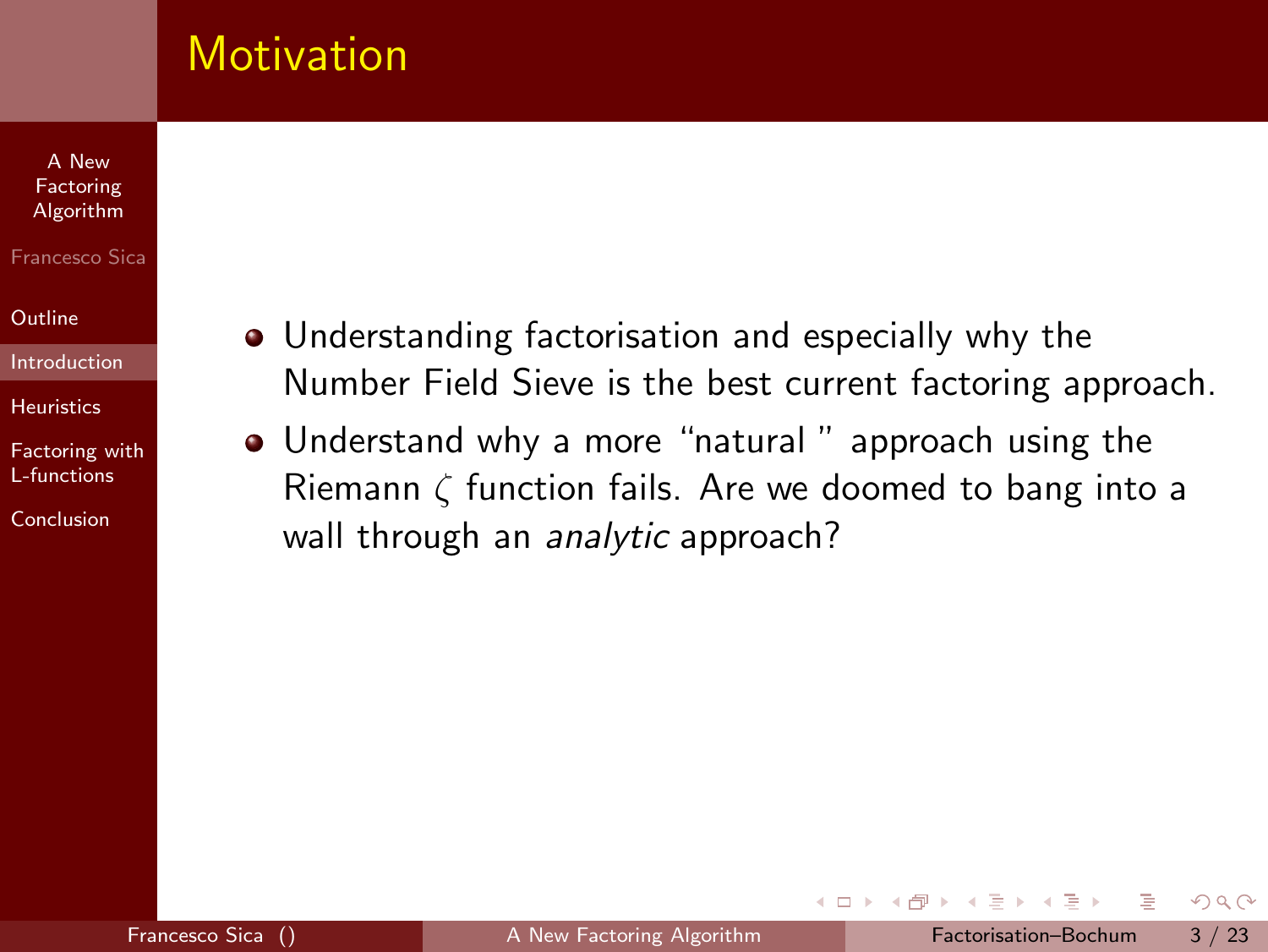### **Motivation**

#### A New Factoring [Algorithm](#page-0-0)

#### Francesco Sica

#### [Outline](#page-1-0)

#### [Introduction](#page-2-0)

#### [Heuristics](#page-15-0)

[Factoring with](#page-23-0) L-functions

[Conclusion](#page-39-0)

- Understanding factorisation and especially why the Number Field Sieve is the best current factoring approach.
- Understand why a more "natural" approach using the Riemann  $\zeta$  function fails. Are we doomed to bang into a wall through an analytic approach?

4 **E** F

Get some money from RSA challenges (no current income).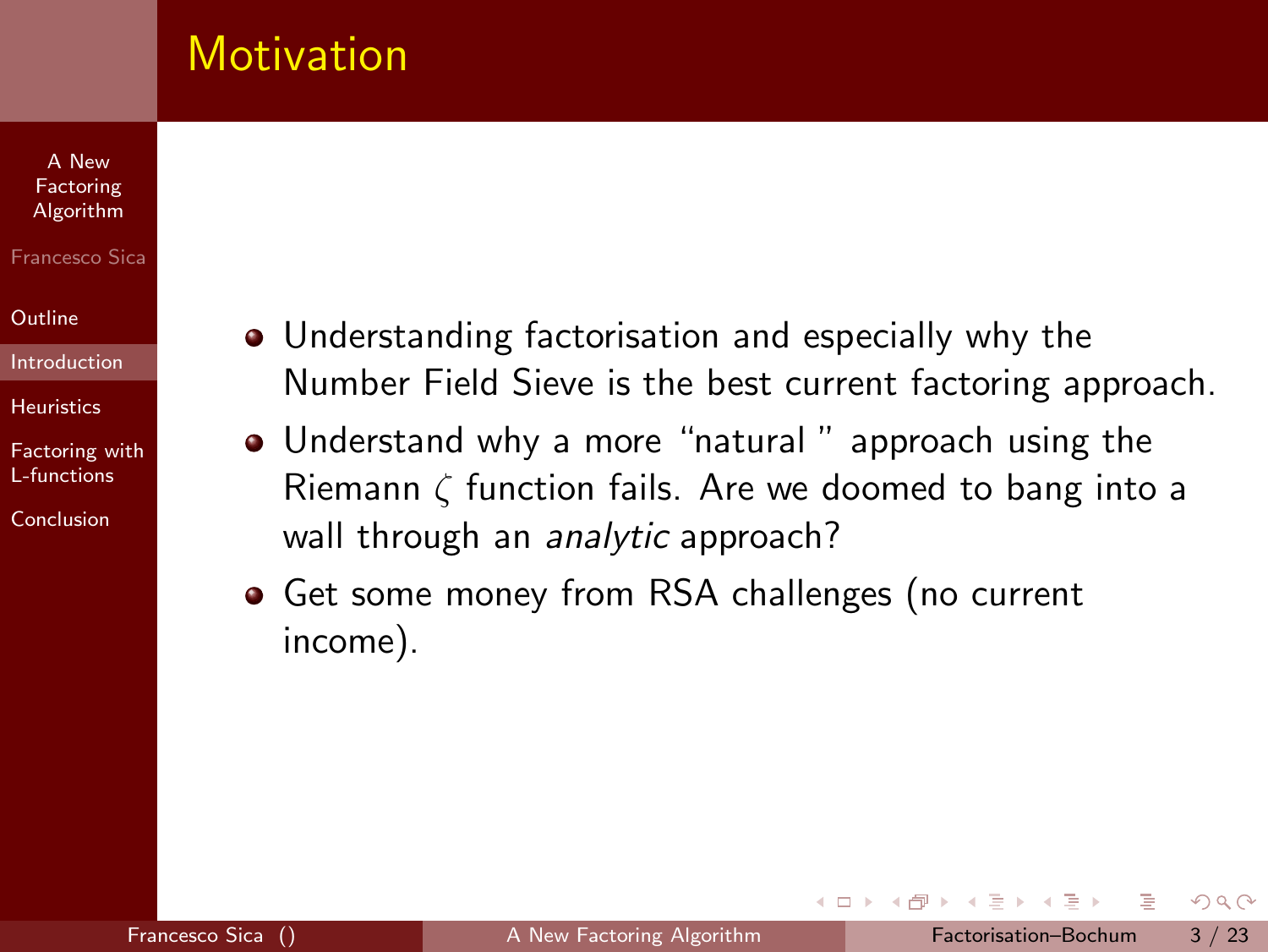### Fermat's Idea

A New Factoring [Algorithm](#page-0-0)

Francesco Sica

**[Outline](#page-1-0)** 

[Introduction](#page-2-0)

**[Heuristics](#page-15-0)** 

[Factoring with](#page-23-0) L-functions

[Conclusion](#page-39-0)

Suppose we can find x, y integers with  $x^2 \equiv y^2 \pmod{N}$  and  $x \not\equiv \pm y$  (mod N). Then  $1 < \gcd(x - y, N) < N$  and this can be computed quickly, giving rise to a nontrivial factor of N.

4 D F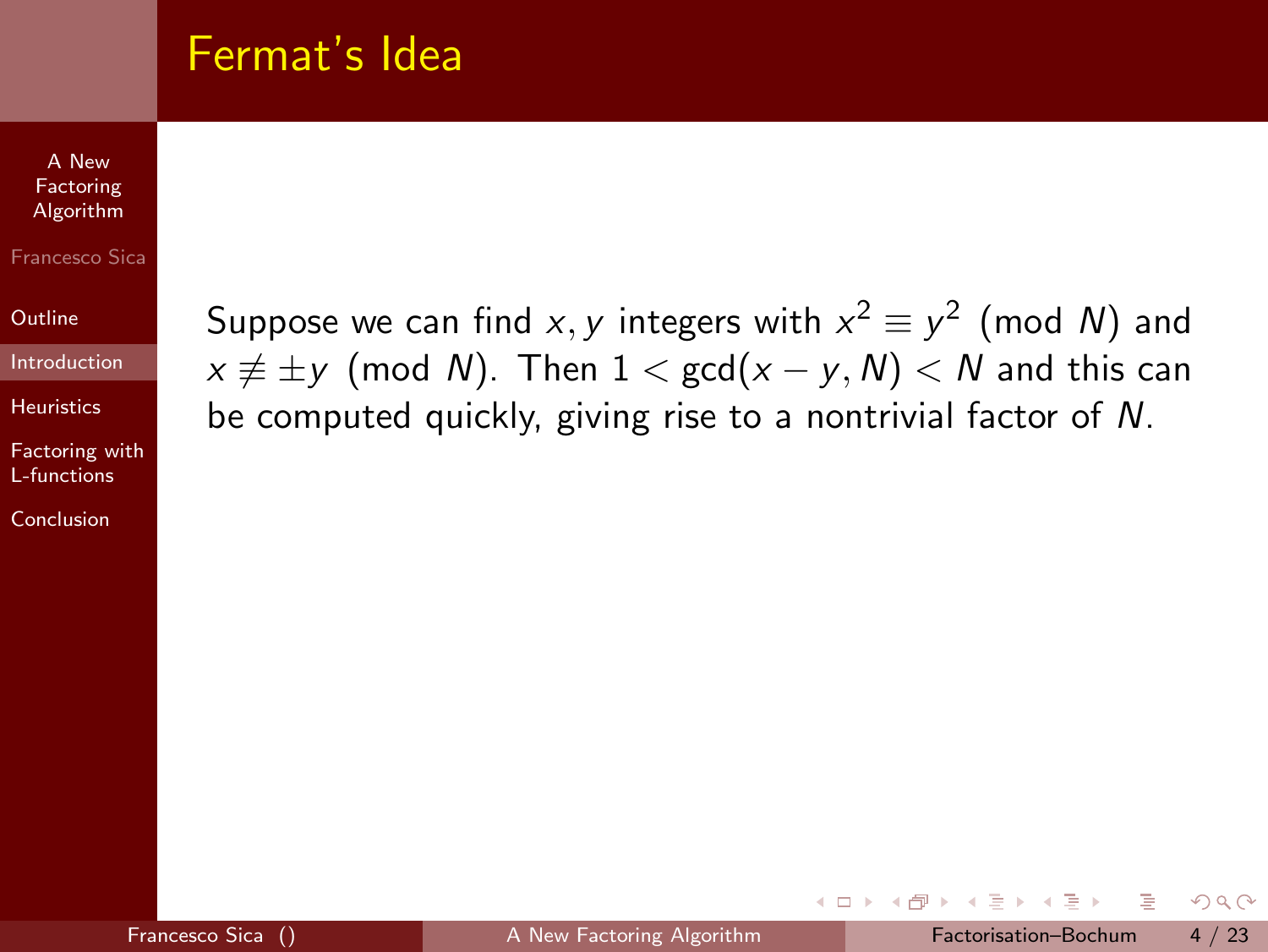### Fermat's Idea

#### A New Factoring [Algorithm](#page-0-0)

#### Francesco Sica

[Outline](#page-1-0)

[Introduction](#page-2-0)

**[Heuristics](#page-15-0)** 

[Factoring with](#page-23-0) L-functions

[Conclusion](#page-39-0)

Suppose we can find x, y integers with  $x^2 \equiv y^2 \pmod{N}$  and  $x \not\equiv \pm y$  (mod N). Then  $1 < \gcd(x - y, N) < N$  and this can be computed quickly, giving rise to a nontrivial factor of N. To find  $x$  and  $y$ , the most successful technique uses smooth numbers (divisible by "small" primes only). It is due to Morrison & Brillhart.

This idea is at the heart of the most successful factoring methods (QS and NFS), except ECM.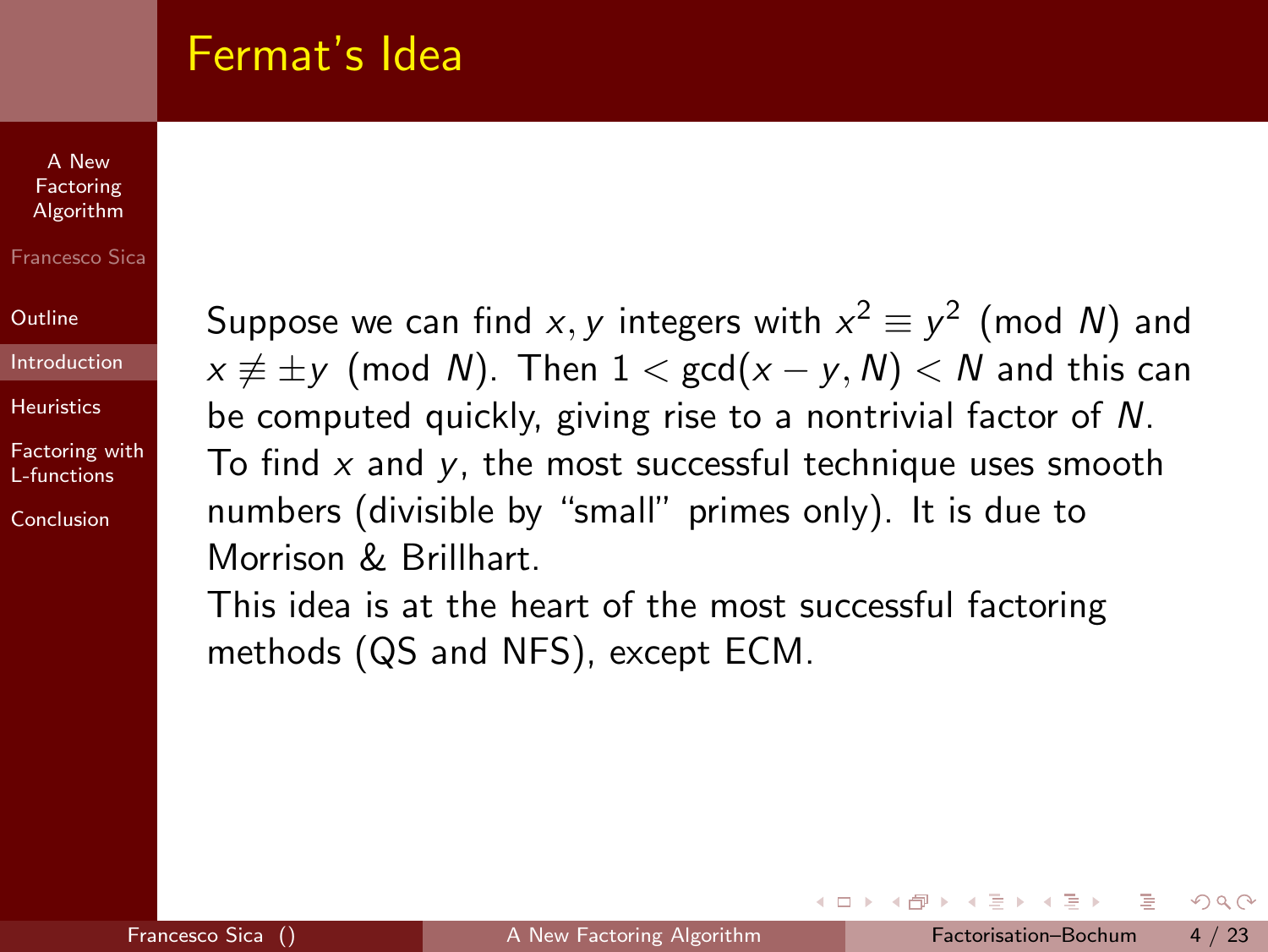| ECM, QS, NFS all have subexponential running times. |
|-----------------------------------------------------|
|                                                     |
|                                                     |
|                                                     |
|                                                     |

イロト (部) (ミ) (ミ) (ミ) ミーのQ(V)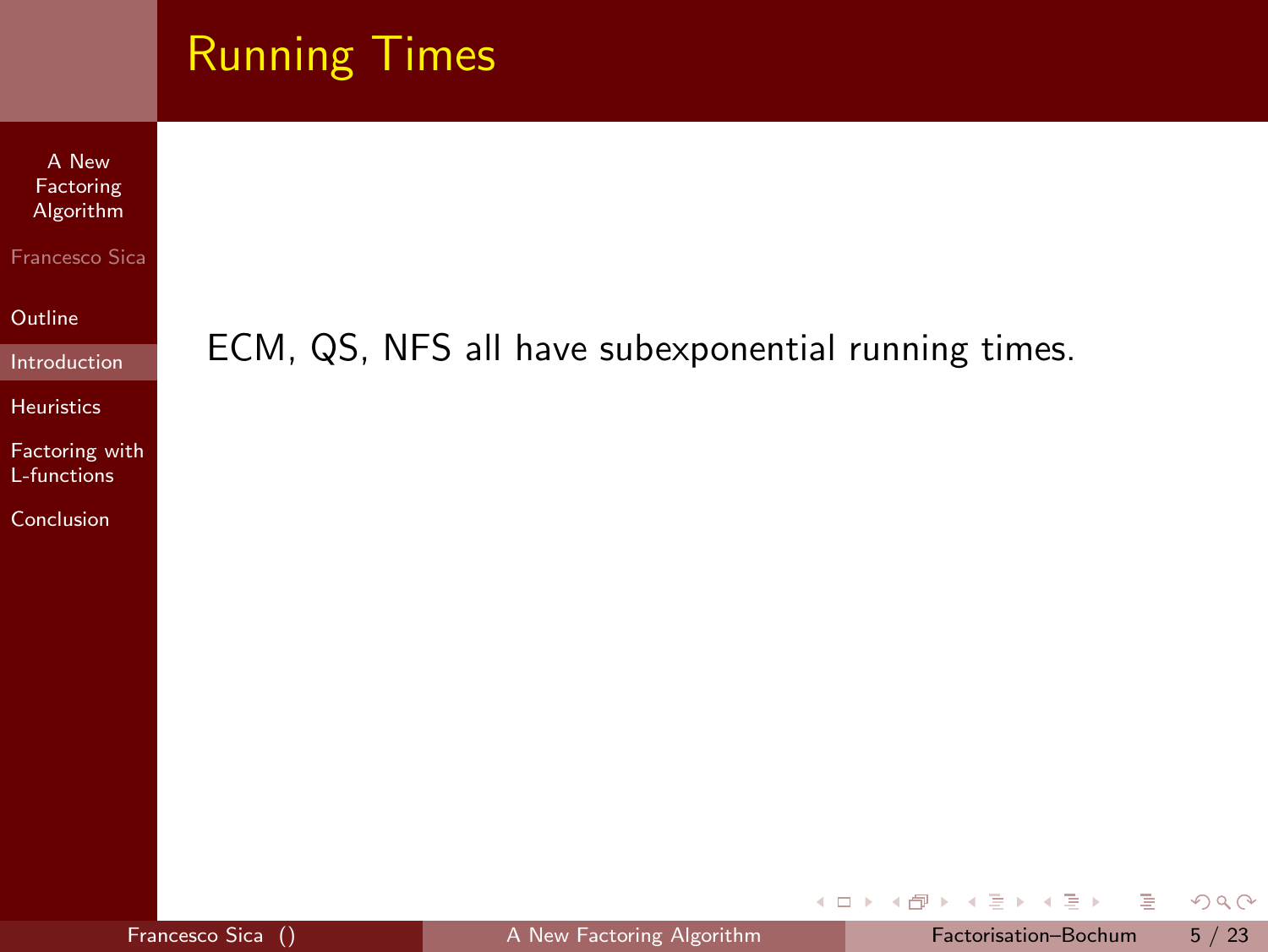# Running Times

A New Factoring [Algorithm](#page-0-0)

Francesco Sica

**[Outline](#page-1-0)** 

[Introduction](#page-2-0)

**[Heuristics](#page-15-0)** 

[Factoring with](#page-23-0) L-functions

[Conclusion](#page-39-0)

ECM, QS, NFS all have subexponential running times.

- $\operatorname{\mathsf{QS}}\colon \exp\bigl((c_1+o(1))(\operatorname{\mathsf{log}}\, \mathsf{N})^{1/2}(\operatorname{\mathsf{log}}\, \operatorname{\mathsf{log}}\, \mathsf{N})^{1/2}\bigr)$
- ECM:  $\exp\bigl((c_2+o(1))(\log\rho)^{1/2}(\log\log\rho)^{1/2}\bigr)$ ,  $(\text{where}\,\, \rho\text{ is }$ smallest prime dividing N)

4 D F

NFS:  $\exp((c_3 + o(1))(\log N)^{1/3}(\log \log N)^{2/3})$ 

 $QQ$ 

ミメ メラメ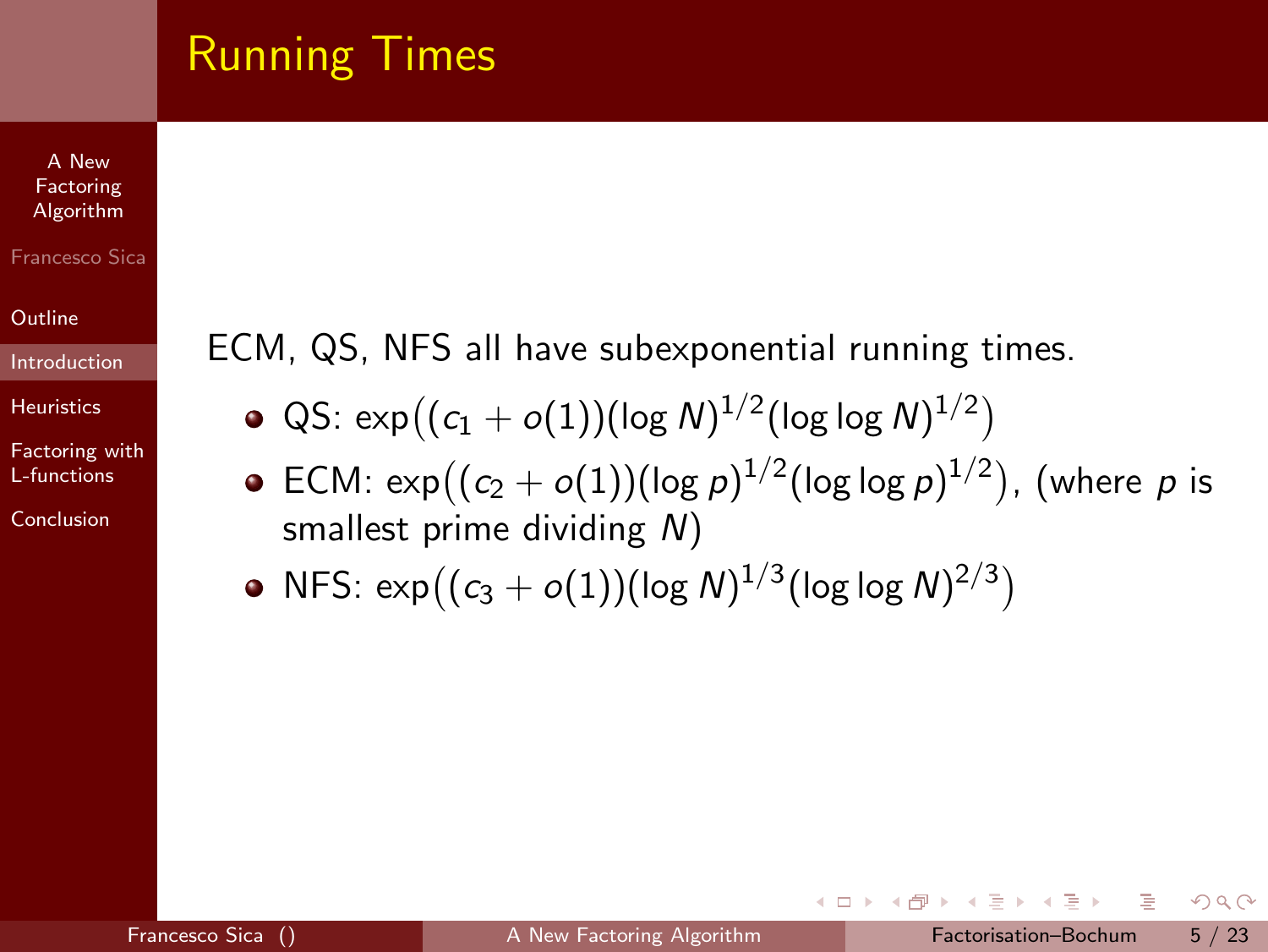A New Factoring [Algorithm](#page-0-0)

Francesco Sica

**[Outline](#page-1-0)** 

[Introduction](#page-2-0)

[Heuristics](#page-15-0)

[Factoring with](#page-23-0) L-functions

[Conclusion](#page-39-0)

We present an approach which is likely to yield

• a subexponential general purpose factoring algorithm.

4 0 8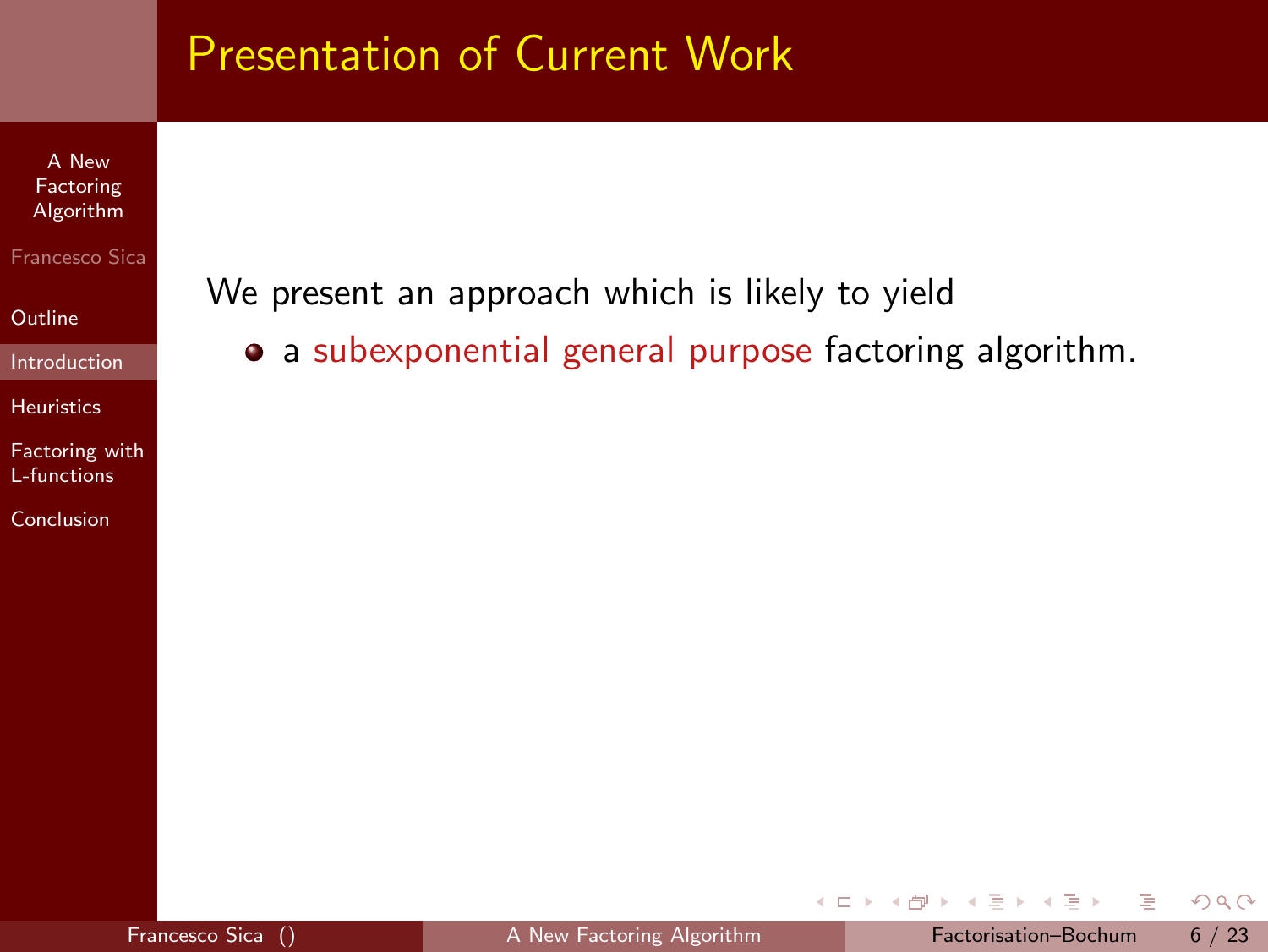A New Factoring [Algorithm](#page-0-0)

#### Francesco Sica

[Outline](#page-1-0)

[Introduction](#page-2-0)

[Heuristics](#page-15-0)

[Factoring with](#page-23-0) L-functions

[Conclusion](#page-39-0)

We present an approach which is likely to yield

- a subexponential general purpose factoring algorithm.
- $\bullet$  It does not use the Morrison-Brillhart paradigm.

 $\leftarrow$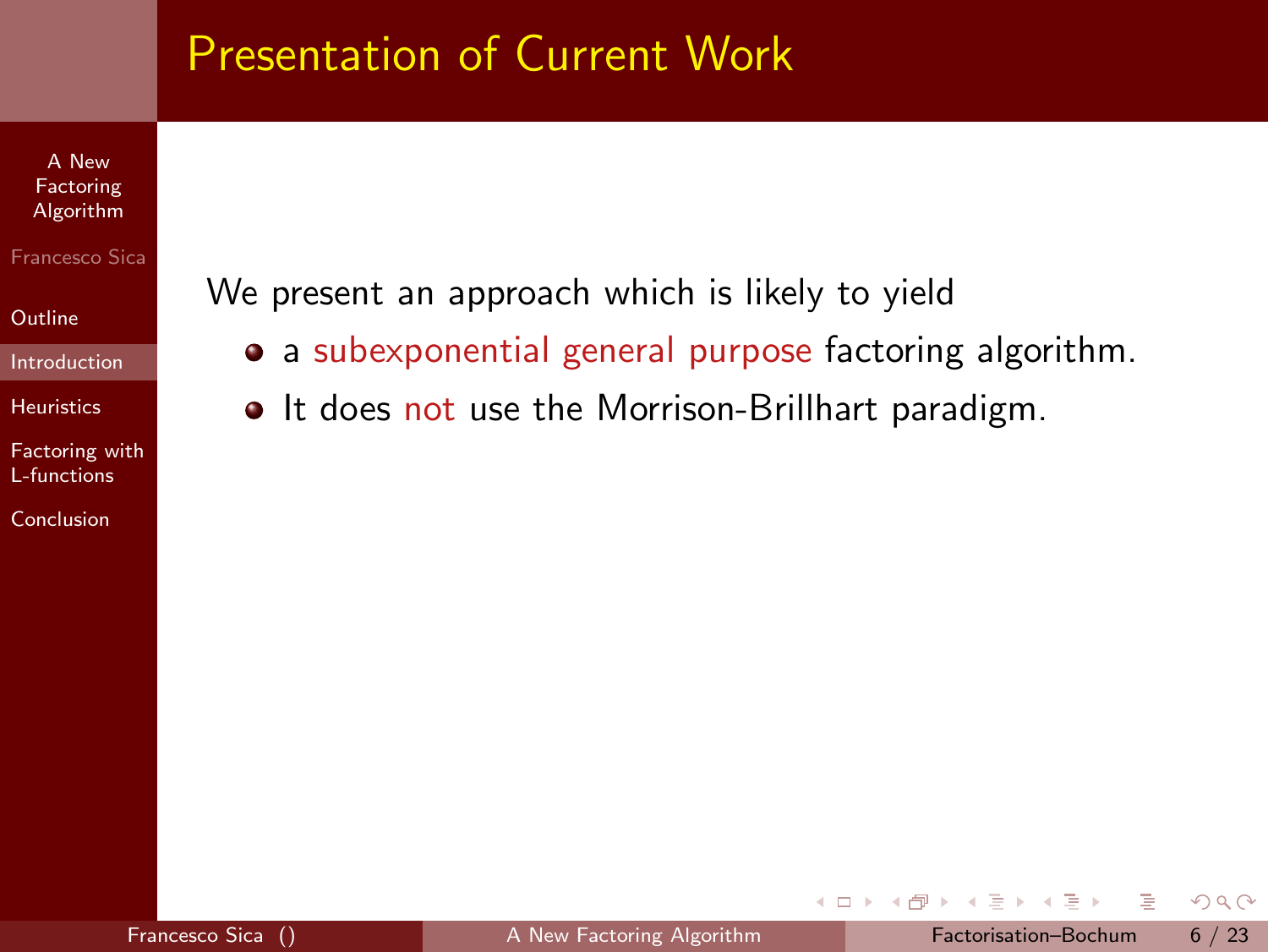#### A New **Factoring** [Algorithm](#page-0-0)

#### Francesco Sica

[Outline](#page-1-0)

[Introduction](#page-2-0)

[Heuristics](#page-15-0)

[Factoring with](#page-23-0) L-functions

[Conclusion](#page-39-0)

We present an approach which is likely to yield

- a subexponential general purpose factoring algorithm.
- It does not use the Morrison-Brillhart paradigm.
- It is in my view more natural, as it relates quantities known for their intrinsic arithmetical significance.

 $\leftarrow$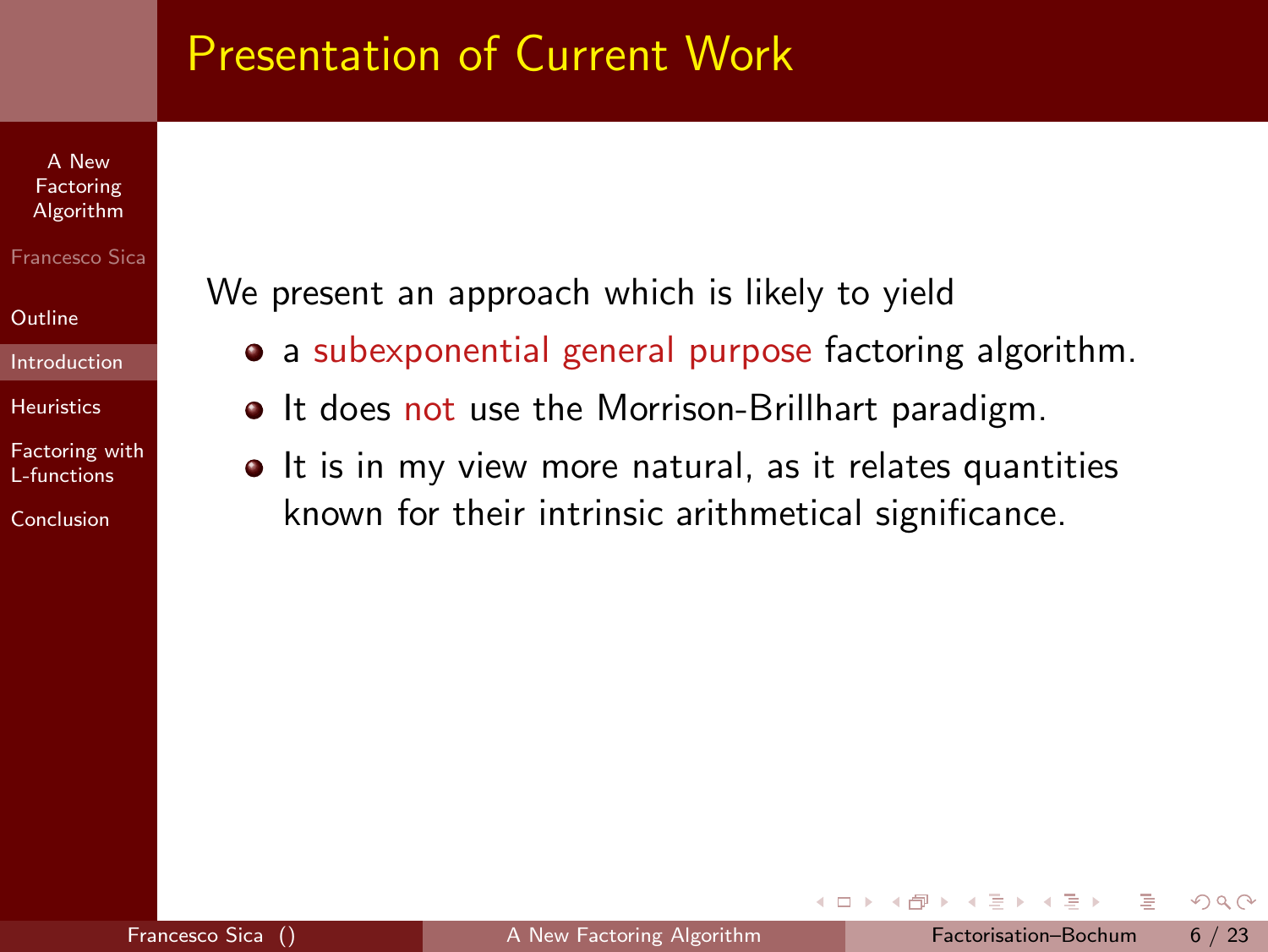#### A New Factoring [Algorithm](#page-0-0)

#### Francesco Sica

[Outline](#page-1-0)

[Introduction](#page-2-0)

**[Heuristics](#page-15-0)** 

[Factoring with](#page-23-0) L-functions

[Conclusion](#page-39-0)

We present an approach which is likely to yield

- a subexponential general purpose factoring algorithm.
- It does not use the Morrison-Brillhart paradigm.
- It is in my view more natural, as it relates quantities known for their intrinsic arithmetical significance.
- Translates an arithmetic problem into an analytic one.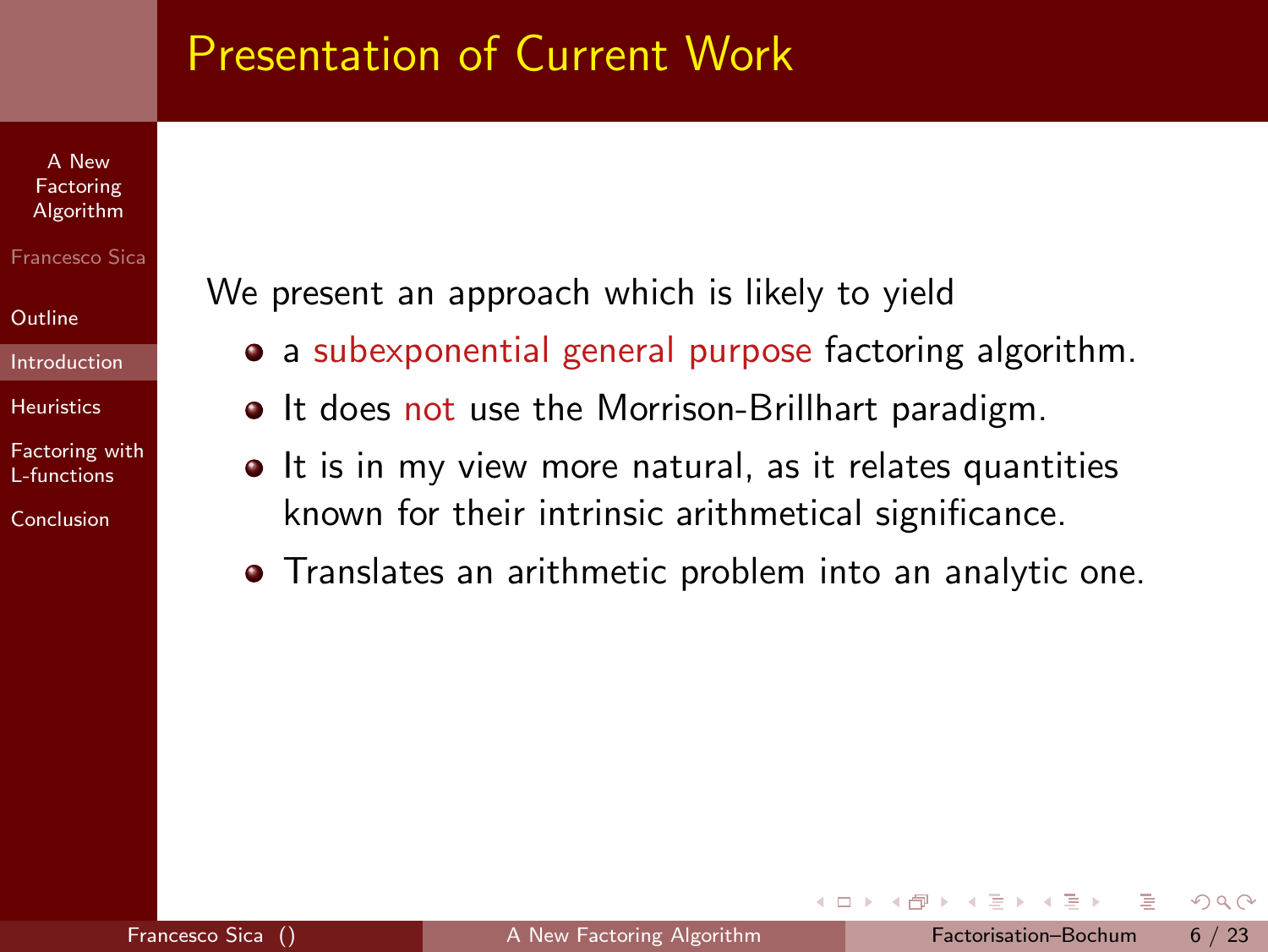#### A New Factoring [Algorithm](#page-0-0)

#### Francesco Sica

[Outline](#page-1-0)

#### [Introduction](#page-2-0)

**[Heuristics](#page-15-0)** 

[Factoring with](#page-23-0) L-functions

[Conclusion](#page-39-0)

We present an approach which is likely to yield

- a subexponential general purpose factoring algorithm.
- It does not use the Morrison-Brillhart paradigm.
- $\bullet$  It is in my view more natural, as it relates quantities known for their intrinsic arithmetical significance.
- Translates an arithmetic problem into an analytic one.
- All running times are proven, no assumptions!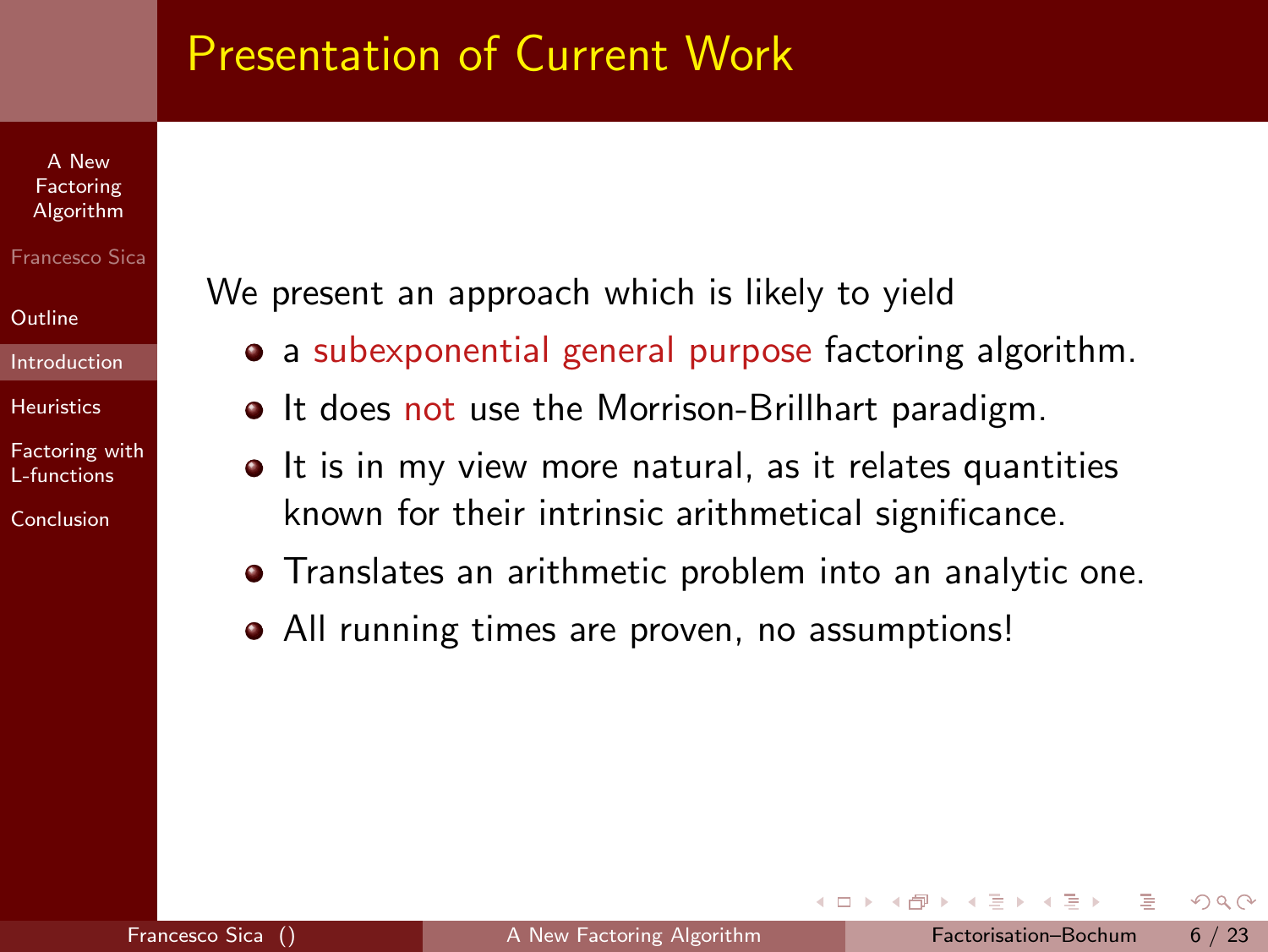#### A New Factoring [Algorithm](#page-0-0)

#### Francesco Sica

[Outline](#page-1-0)

#### [Introduction](#page-2-0)

**[Heuristics](#page-15-0)** 

[Factoring with](#page-23-0) L-functions

[Conclusion](#page-39-0)

We present an approach which is likely to yield

- a subexponential general purpose factoring algorithm.
- It does not use the Morrison-Brillhart paradigm.
- $\bullet$  It is in my view more natural, as it relates quantities known for their intrinsic arithmetical significance.
- Translates an arithmetic problem into an analytic one.
- All running times are proven, no assumptions!
- Much room for future improvements.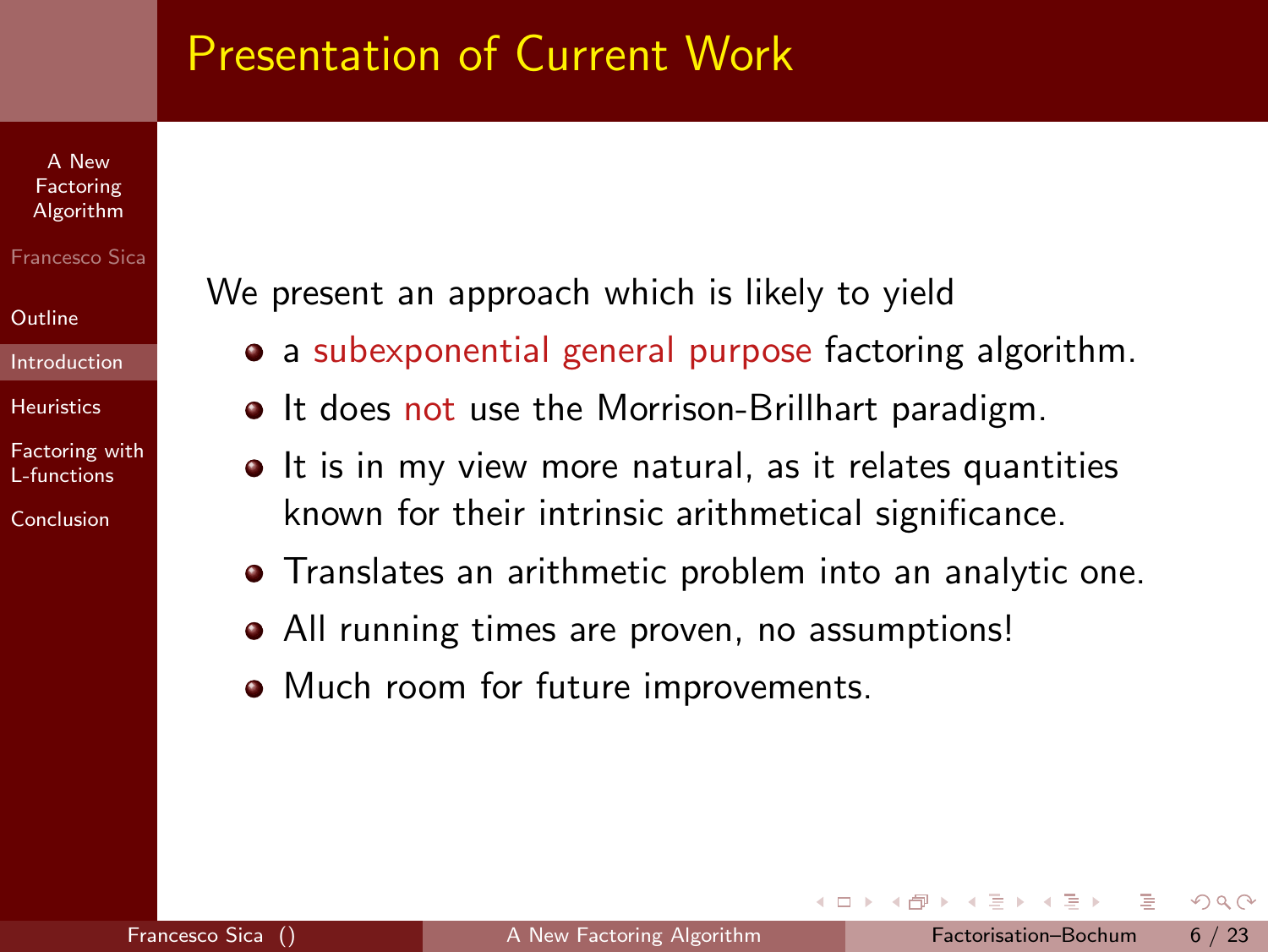## Approaching Multiplicative Functions

A New Factoring [Algorithm](#page-0-0)

#### Francesco Sica

**[Outline](#page-1-0)** 

[Introduction](#page-2-0)

**[Heuristics](#page-15-0)** 

[Factoring with](#page-23-0) L-functions

[Conclusion](#page-39-0)

Let  $\phi(n)$  be the Euler phi function. Suppose that N factors as  $N = pq$ , so that  $\phi(N) = N - p - \frac{N}{p} + 1 = f(p)$ .

 $QQ$ 

<span id="page-15-0"></span> $\sim$ 

4 D F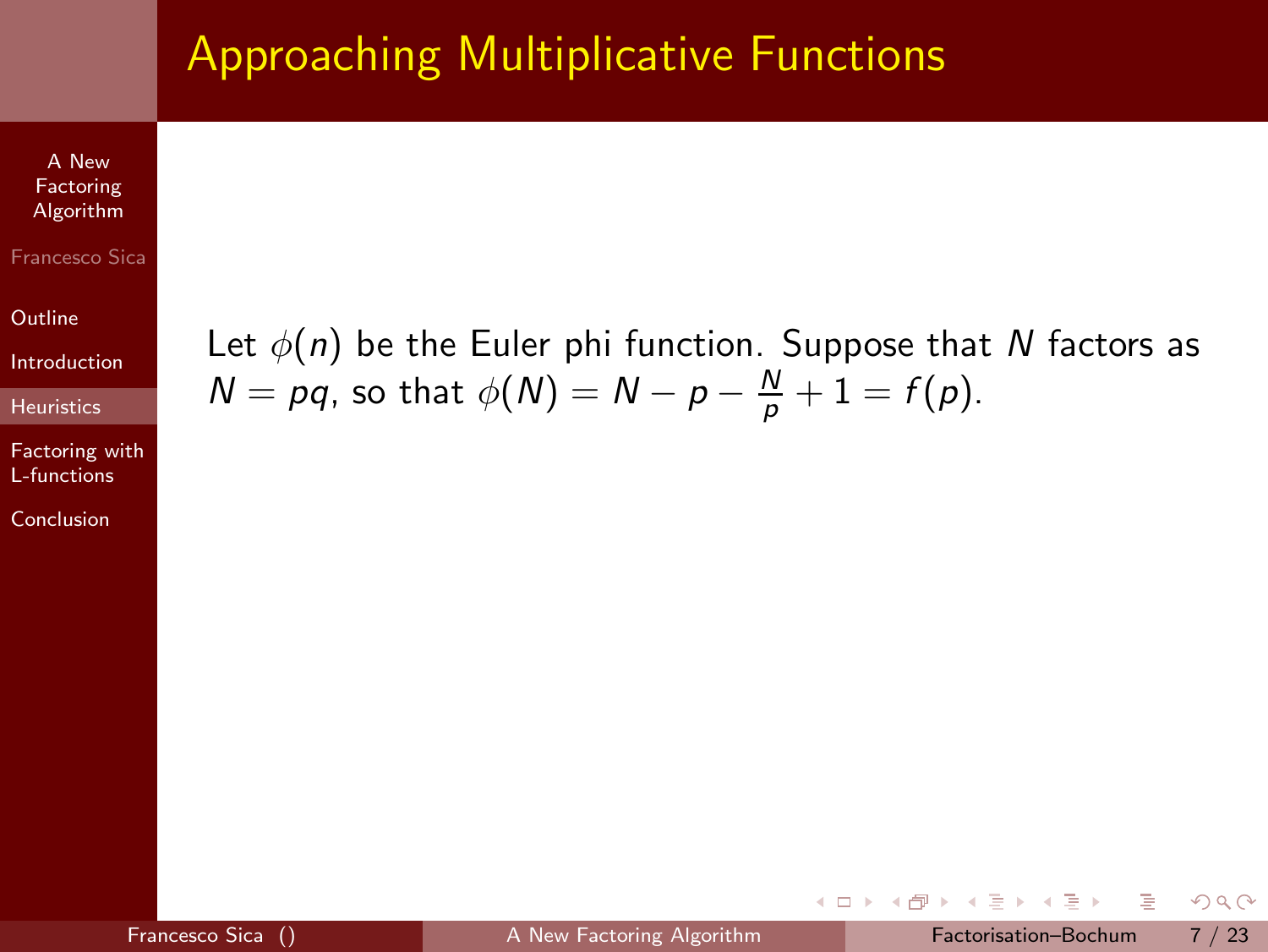### Approaching Multiplicative Functions

A New Factoring [Algorithm](#page-0-0)

#### Francesco Sica

**[Outline](#page-1-0)** 

[Introduction](#page-2-0)

**[Heuristics](#page-15-0)** 

[Factoring with](#page-23-0) L-functions

[Conclusion](#page-39-0)

Let  $\phi(n)$  be the Euler phi function. Suppose that N factors as  $N = pq$ , so that  $\phi(N) = N - p - \frac{N}{p} + 1 = f(p)$ .

Then using Newton's method, an approximation to  $\phi(N)$  will yield an approximation to  $p$ , which is enough to recover it.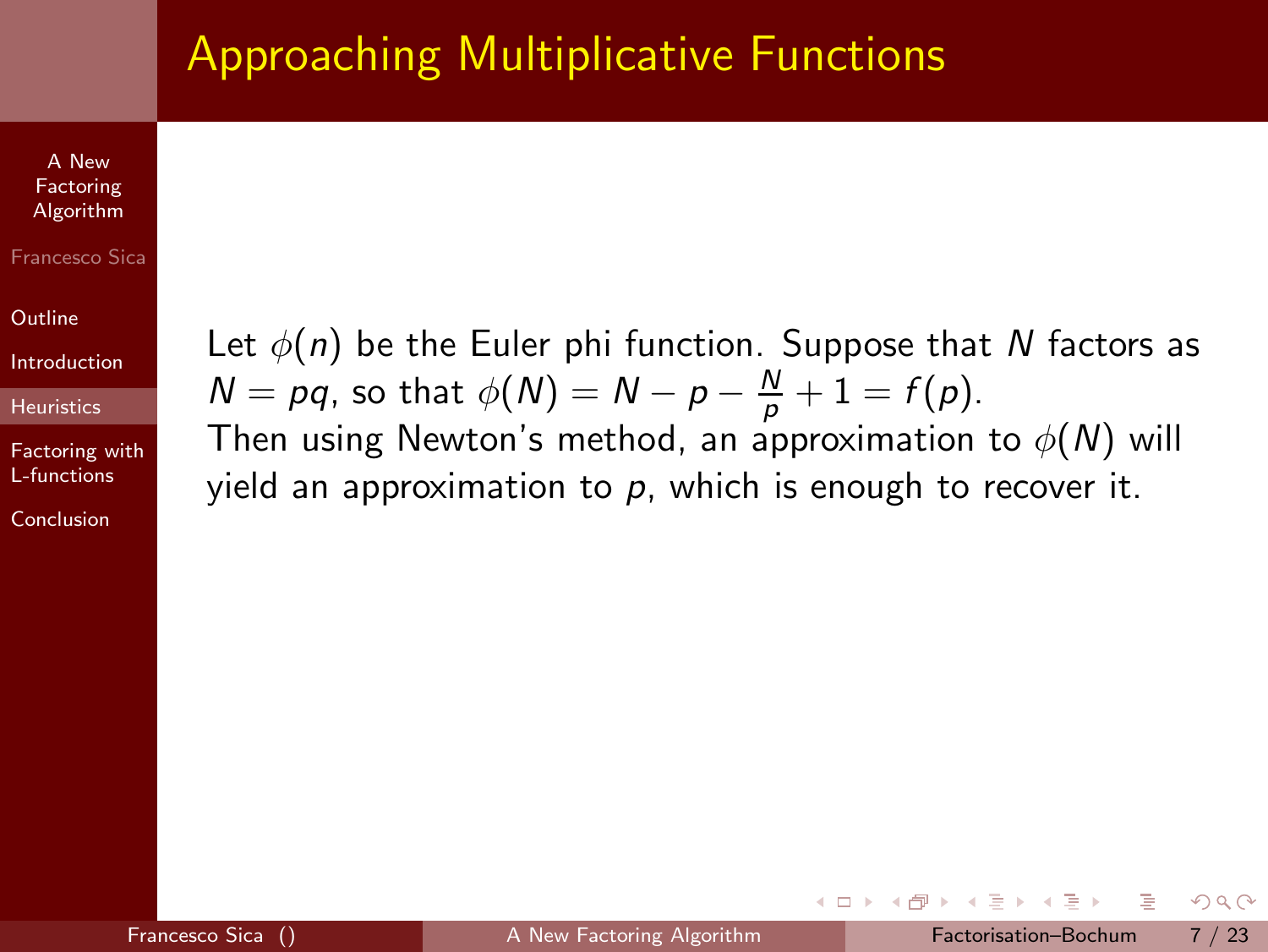### Approaching Multiplicative Functions

A New Factoring [Algorithm](#page-0-0)

#### Francesco Sica

**[Outline](#page-1-0)** 

[Introduction](#page-2-0)

**[Heuristics](#page-15-0)** 

[Factoring with](#page-23-0) L-functions

[Conclusion](#page-39-0)

Let  $\phi(n)$  be the Euler phi function. Suppose that N factors as  $N = pq$ , so that  $\phi(N) = N - p - \frac{N}{p} + 1 = f(p)$ .

Then using Newton's method, an approximation to  $\phi(N)$  will vield an approximation to  $p$ , which is enough to recover it.

How do we find a good approximation to  $\phi(N)$ ?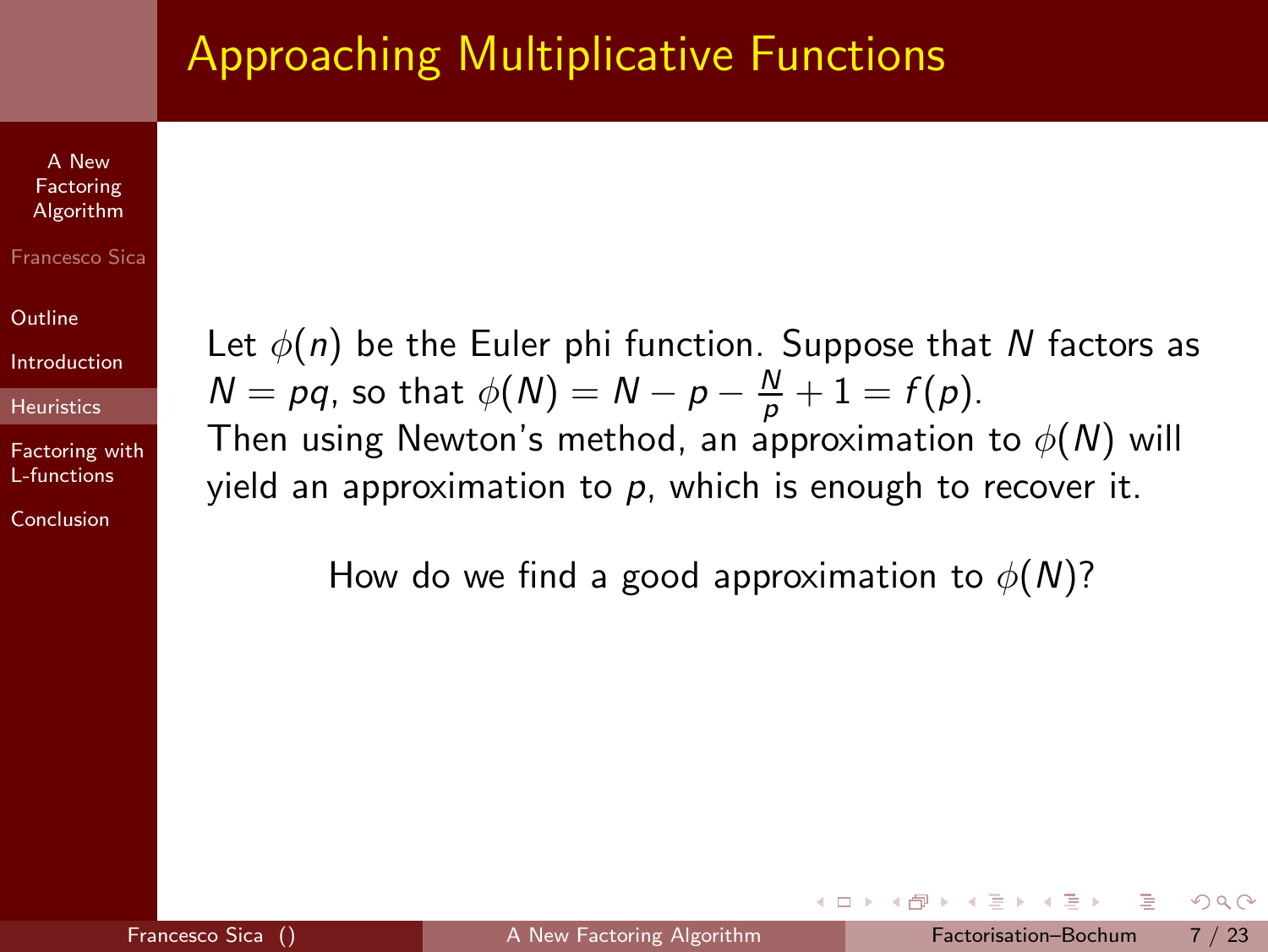### First Attempt with Riemann

A New Factoring [Algorithm](#page-0-0)

Francesco Sica

**[Outline](#page-1-0)** 

[Introduction](#page-2-0)

[Heuristics](#page-15-0)

[Factoring with](#page-23-0) L-functions

[Conclusion](#page-39-0)

Riemann zeta function is

$$
\zeta(s) = \sum_{n\geq 1} \frac{1}{n^s} \quad \Re s > 1
$$

It can be continued to a meromorphic function in  $\mathbb C$  with simple pole with residue 1 at  $s = 1$ . Also

$$
\frac{\zeta(s-1)}{\zeta(s)} = \sum_{n\geq 1} \frac{\phi(n)}{n^s} \quad \Re s > 2
$$

4 D F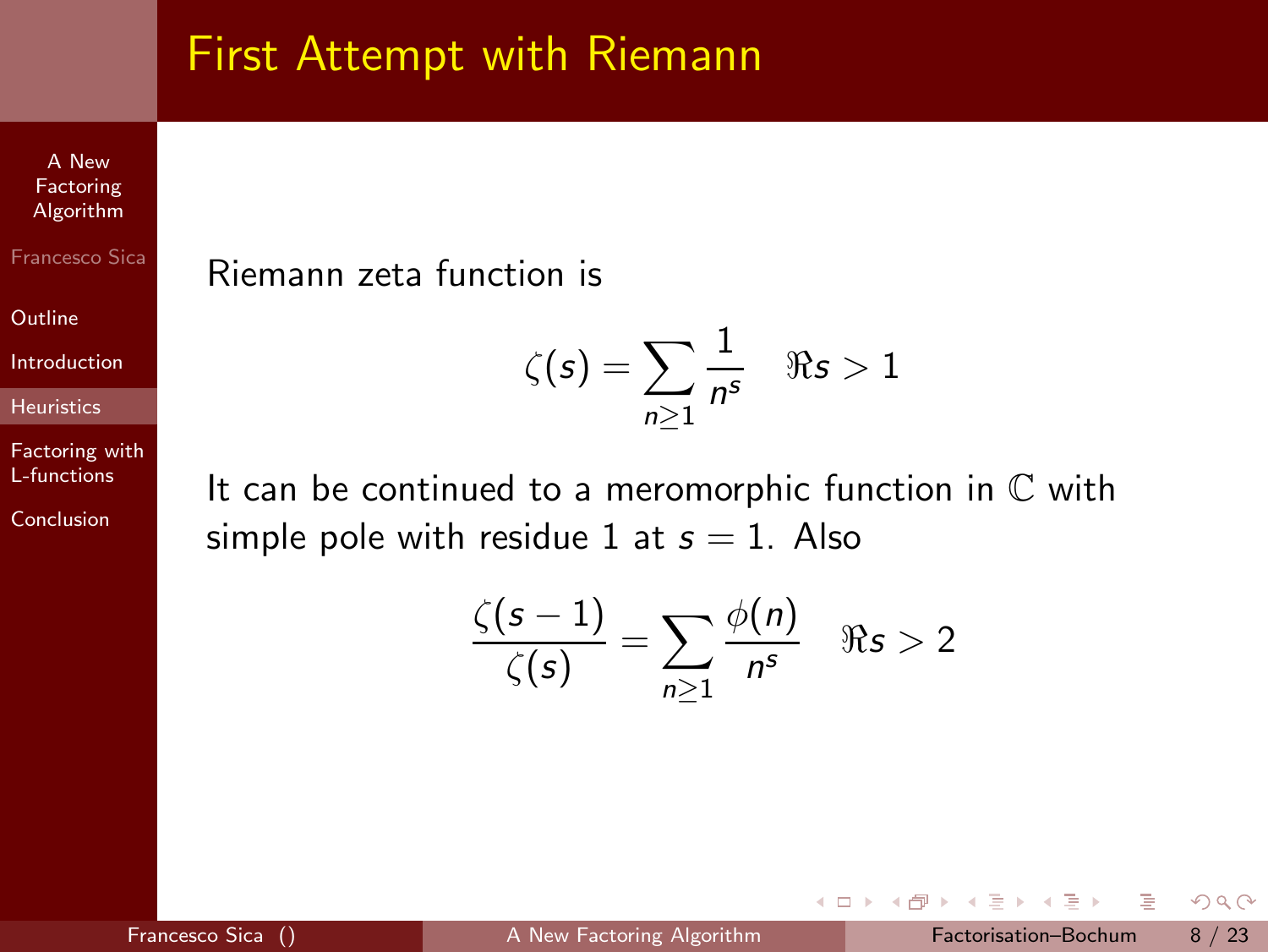# **Isolating**  $\phi(N)$

A New Factoring [Algorithm](#page-0-0)

Francesco Sica

**[Outline](#page-1-0)** 

[Introduction](#page-2-0)

[Heuristics](#page-15-0)

[Factoring with](#page-23-0) L-functions

[Conclusion](#page-39-0)

Classical: Compute 
$$
\Phi(x) = \sum_{n \le x} \phi(n)
$$
 by

$$
\Phi(x) = \frac{1}{2\pi i} \int_{3-i\infty}^{3+i\infty} \frac{\zeta(s-1)}{\zeta(s)} \frac{x^s}{s} ds
$$

4 0 8  $\rightarrow$   $\Box$ 

and move line of integration "to the left".

э

÷  $\mathbf{h}$  $\sim$ 

 $\mathcal{A}$ 

 $2Q$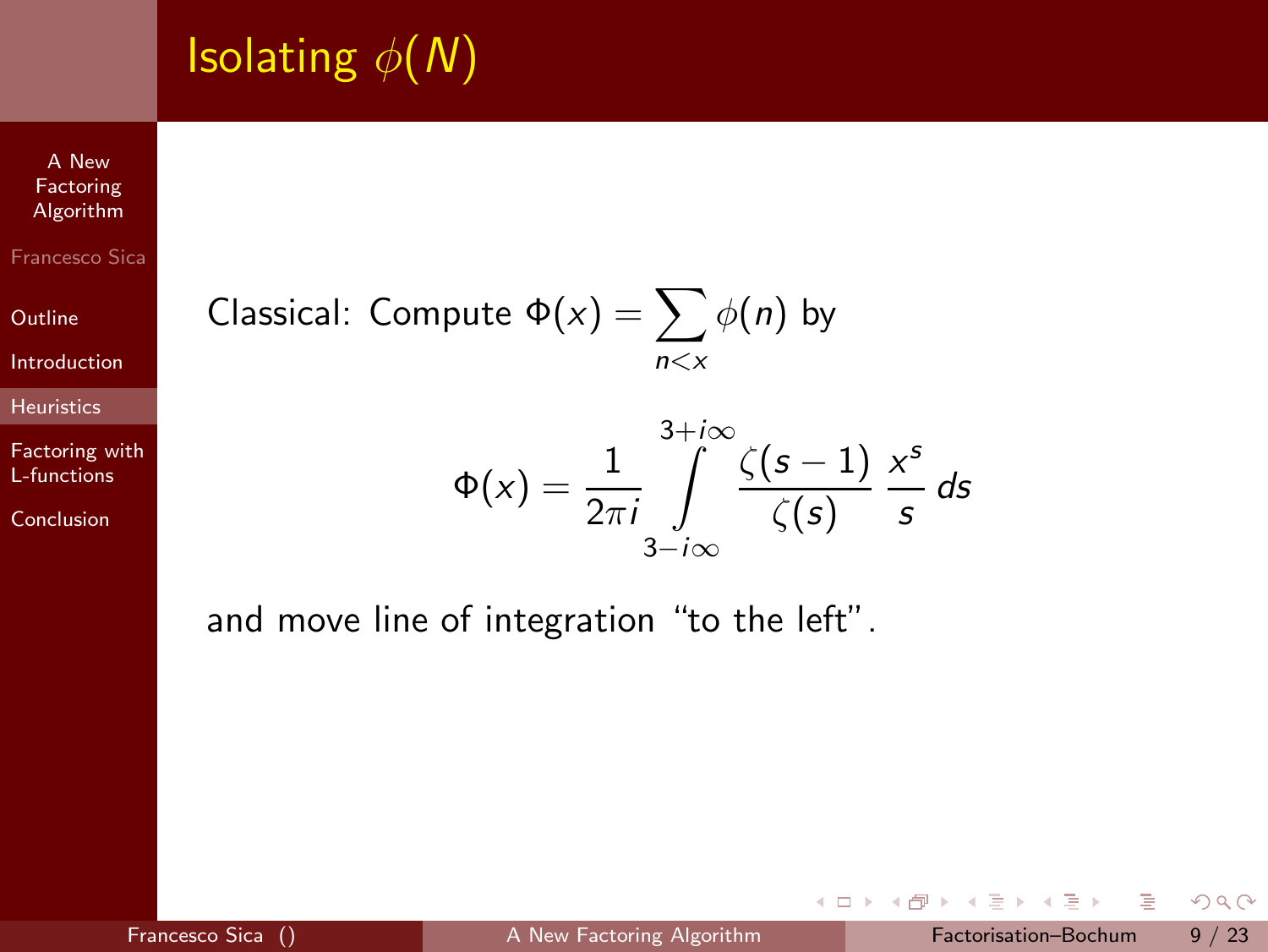# **Isolating**  $\phi(N)$

A New Factoring [Algorithm](#page-0-0) Francesco Sica

**[Outline](#page-1-0)** 

[Introduction](#page-2-0)

[Heuristics](#page-15-0)

[Factoring with](#page-23-0) L-functions

[Conclusion](#page-39-0)

Classical: Compute 
$$
\Phi(x) = \sum_{n \le x} \phi(n)
$$
 by

$$
\Phi(x) = \frac{1}{2\pi i} \int_{3-i\infty}^{3+i\infty} \frac{\zeta(s-1)}{\zeta(s)} \frac{x^s}{s} ds
$$

and move line of integration "to the left". Problem: we hit the Riemann zeros, spooky beings! Can we avoid them?

 $\mathbf{b}$ 

4 D F ∢母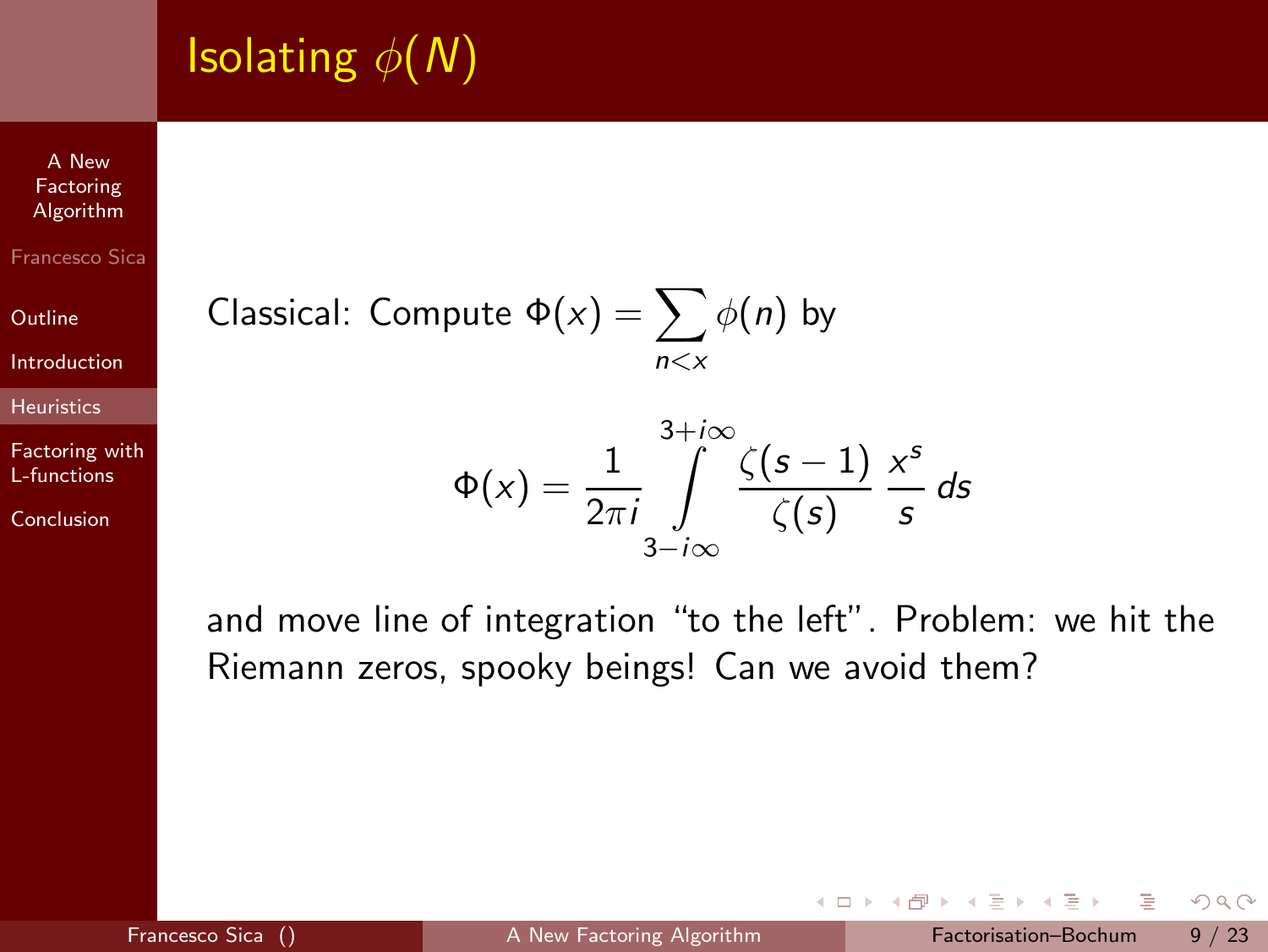### Second Attempt with Riemann

A New Factoring [Algorithm](#page-0-0) Francesco Sica

**[Outline](#page-1-0)** 

[Introduction](#page-2-0)

**[Heuristics](#page-15-0)** 

[Factoring with](#page-23-0) L-functions

[Conclusion](#page-39-0)

We now consider  $\sigma(N) = N + 1 + p + q$ . As before, a close approximation to  $\sigma(N)$  will reveal p. Here

$$
\zeta(s)\zeta(s-1)=\sum_{n\geq 1}\frac{\sigma(n)}{n^s}\quad \Re s>2
$$

and hence if  $S(\mathsf{x}) = \sum \sigma(n)$  we get  $n < x$ 

$$
S(x) = \frac{1}{2\pi i} \int_{3-i\infty}^{3+i\infty} \zeta(s-1)\zeta(s) \frac{x^s}{s} ds
$$

 $\leftarrow$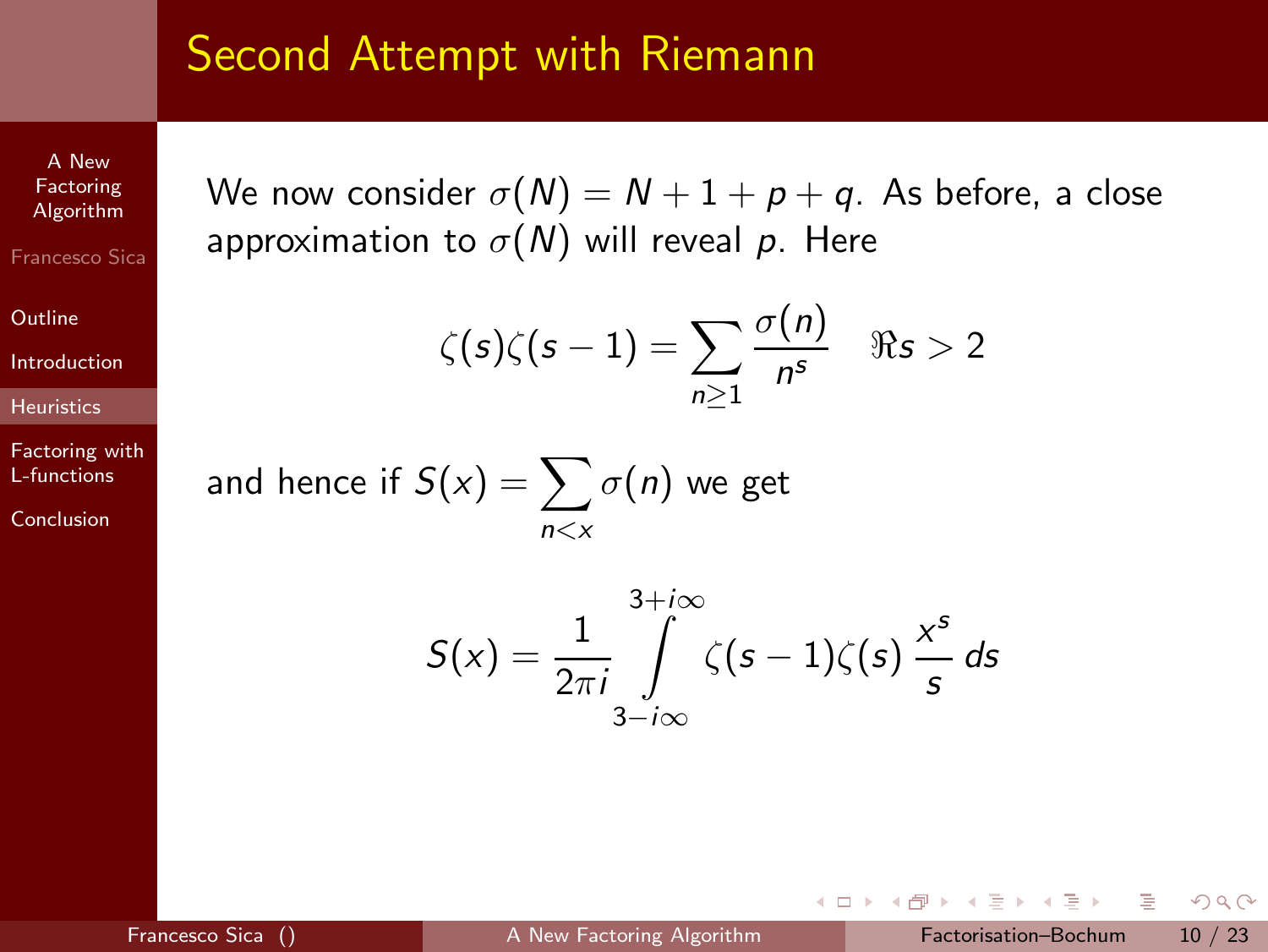### Second Attempt with Riemann

A New Factoring [Algorithm](#page-0-0) Francesco Sica

**[Outline](#page-1-0)** 

[Introduction](#page-2-0)

**[Heuristics](#page-15-0)** 

[Factoring with](#page-23-0) L-functions

[Conclusion](#page-39-0)

We now consider  $\sigma(N) = N + 1 + p + q$ . As before, a close approximation to  $\sigma(N)$  will reveal p. Here

$$
\zeta(s)\zeta(s-1)=\sum_{n\geq 1}\frac{\sigma(n)}{n^s}\quad \Re s>2
$$

and hence if  $S(\mathsf{x}) = \sum \sigma(n)$  we get  $n < x$ 

$$
S(x) = \frac{1}{2\pi i} \int_{3-i\infty}^{3+i\infty} \zeta(s-1)\zeta(s) \frac{x^s}{s} ds
$$

Problem:  $|\zeta(s)| \approx |s|^{(1-\Re s)/2}$  as  $|\Im s| \to \infty$  so cannot move the line of integration far enough to the left (to  $\Re s \leq 0$ )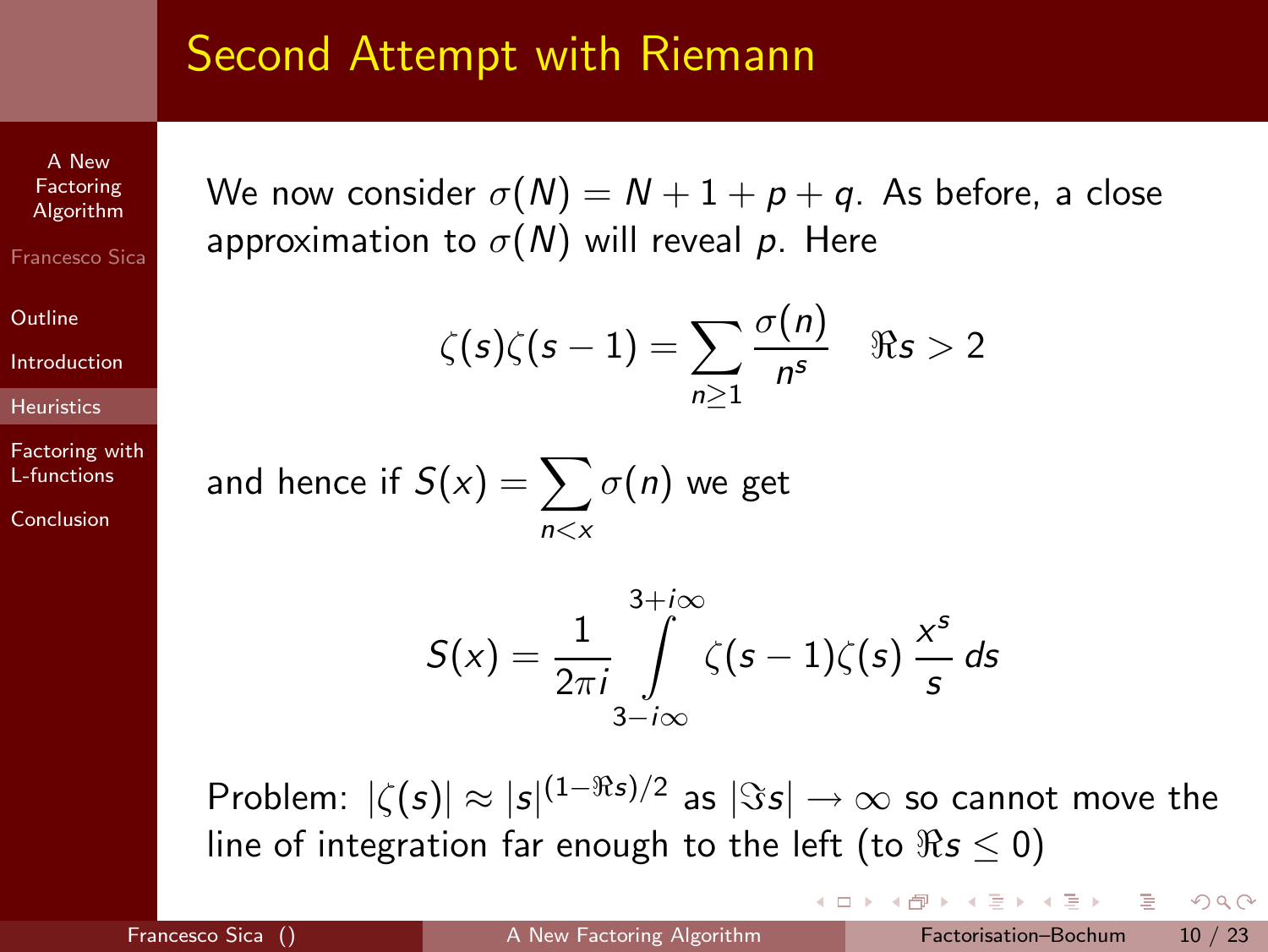### The Mellin Transform Approach



Francesco Sica () **[A New Factoring Algorithm](#page-0-0) Factorisation–Bochum** 11 / 23

<span id="page-23-0"></span> $\leftarrow$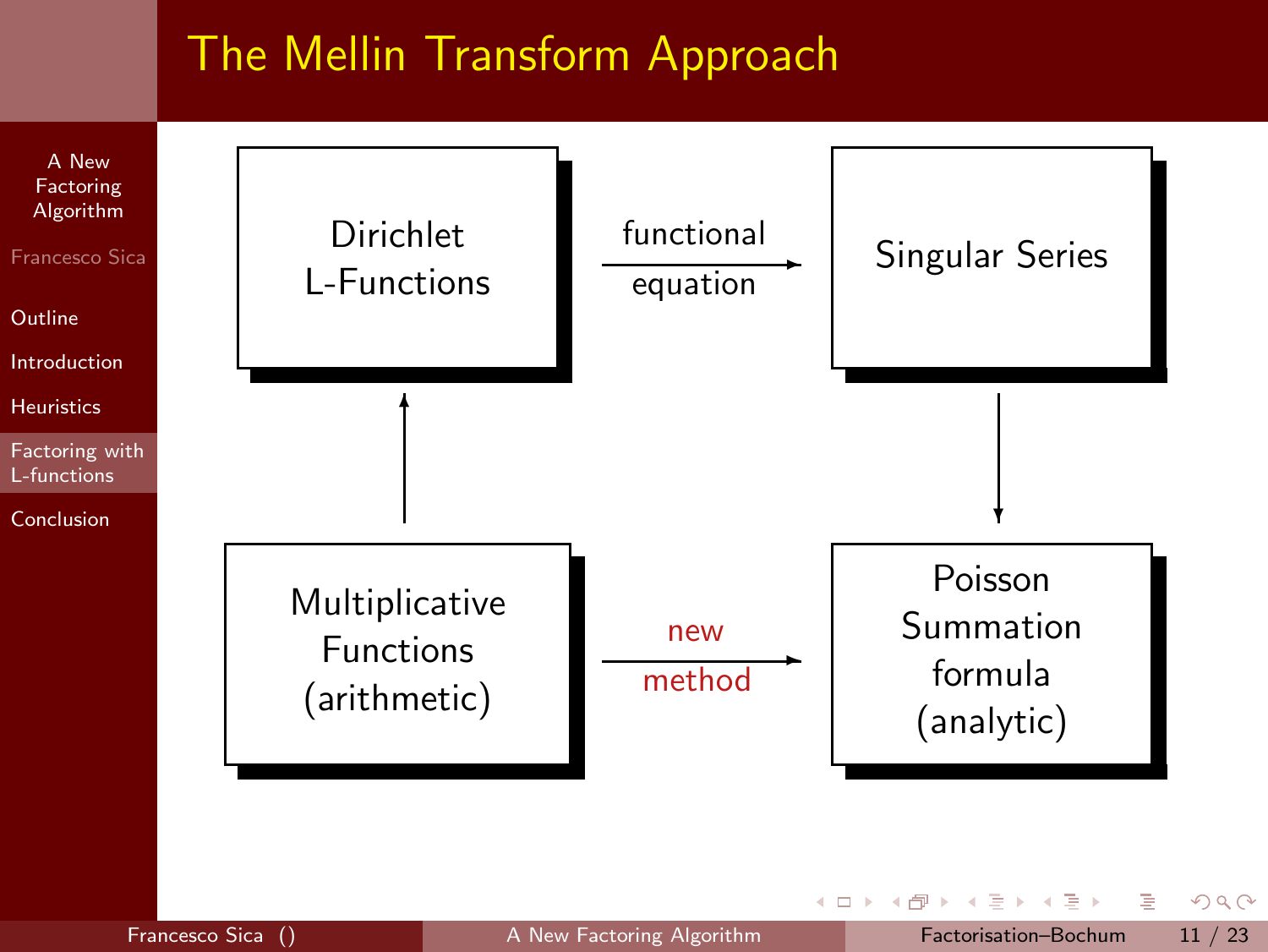### Dirichlet L-functions

A New Factoring [Algorithm](#page-0-0)

Francesco Sica

**[Outline](#page-1-0)** 

[Introduction](#page-2-0)

[Heuristics](#page-15-0)

[Factoring with](#page-23-0) L-functions

[Conclusion](#page-39-0)

Let  $\ell$  be prime and  $\chi: (\mathbb{Z}/\ell)^* \to \mathbb{C}^*$  be a homomorphism, called Dirichlet character modulo  $\ell$ . We define  $\chi(n) = 0$  if  $\ell$ divides  $n \in \mathbb{Z}$ . The Dirichlet L-function associated to  $\chi$  is

$$
L(s,\chi)=\sum_{n=1}^{\infty}\frac{\chi(n)}{n^s},\quad \Re s>1
$$

4 D F

 $OQ$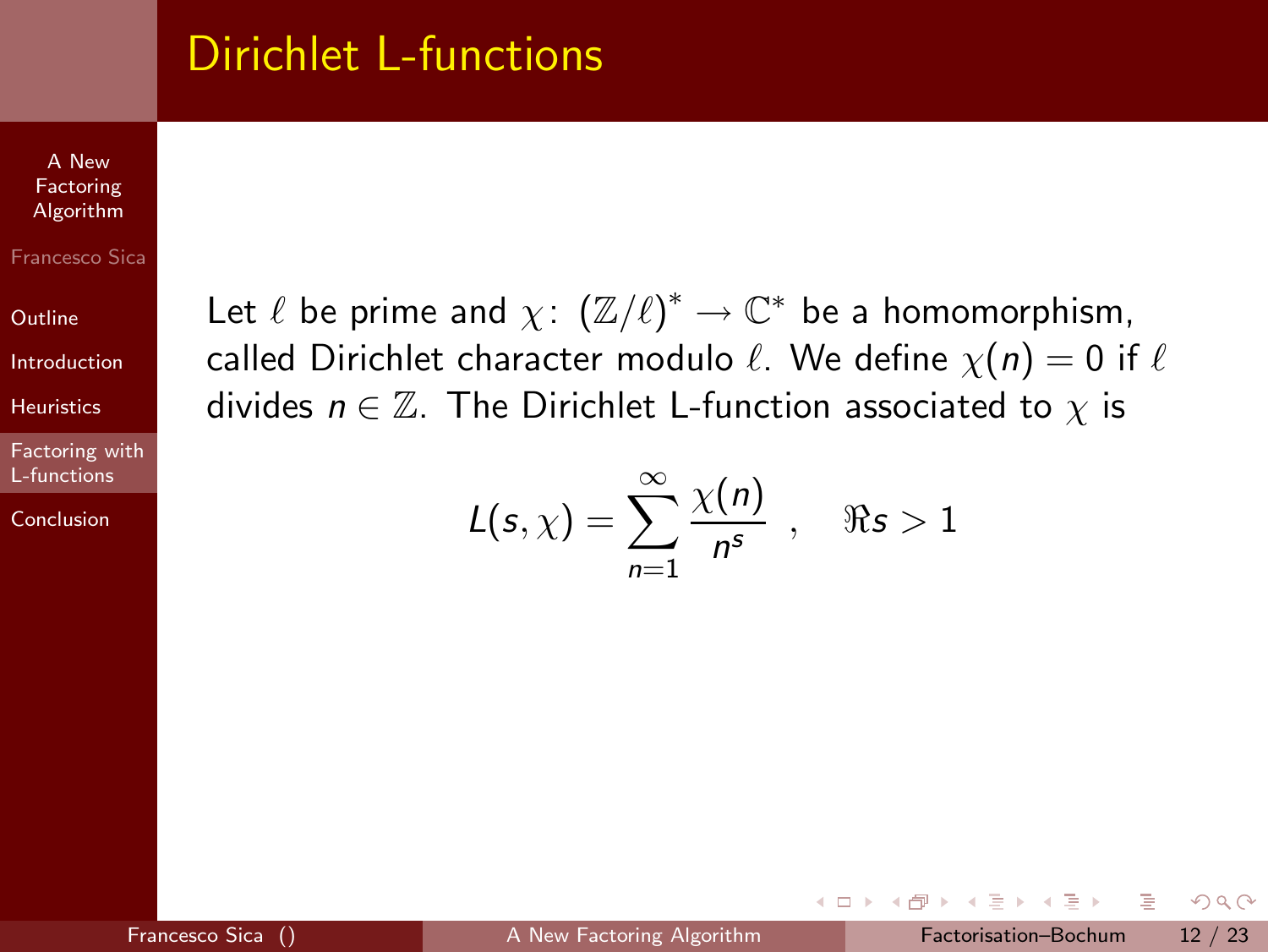### Dirichlet L-functions

A New Factoring [Algorithm](#page-0-0) Francesco Sica

**[Outline](#page-1-0)** 

[Introduction](#page-2-0)

**[Heuristics](#page-15-0)** 

[Factoring with](#page-23-0) L-functions

[Conclusion](#page-39-0)

Let  $\ell$  be prime and  $\chi: (\mathbb{Z}/\ell)^* \to \mathbb{C}^*$  be a homomorphism, called Dirichlet character modulo  $\ell$ . We define  $\chi(n) = 0$  if  $\ell$ divides  $n \in \mathbb{Z}$ . The Dirichlet L-function associated to  $\chi$  is

$$
L(s,\chi)=\sum_{n=1}^{\infty}\frac{\chi(n)}{n^s},\quad \Re s>1
$$

It is an entire function if  $\chi$  is not the trivial character, as we will henceforth suppose.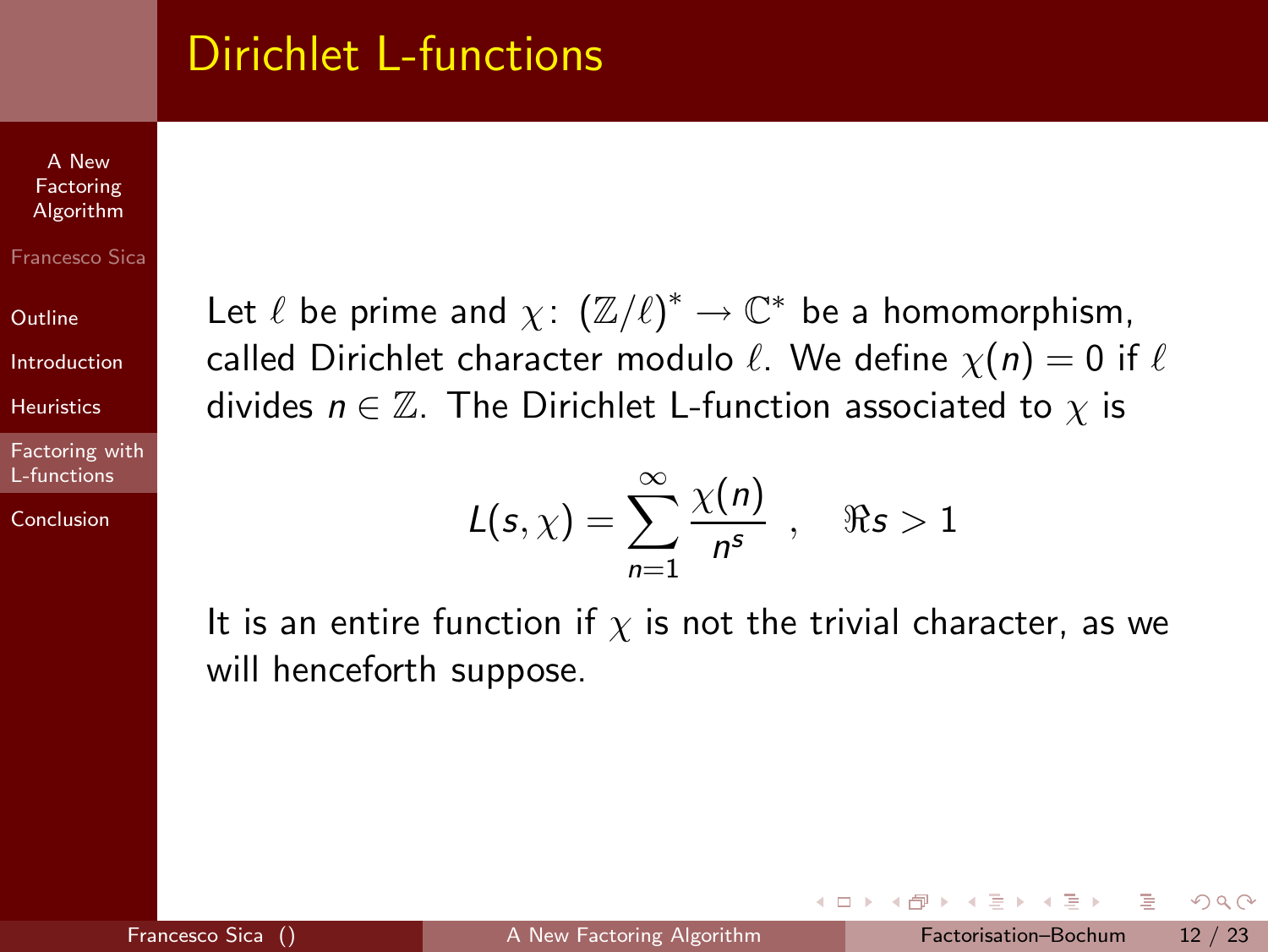## Dirichlet L-functions (cont'd)

Factoring [Algorithm](#page-0-0) Francesco Sica

A New

**[Outline](#page-1-0)** 

[Introduction](#page-2-0)

[Heuristics](#page-15-0)

[Factoring with](#page-23-0) L-functions

[Conclusion](#page-39-0)

We let 
$$
r \ge 2
$$
 and  $\beta_m \in \mathbb{C}$  "fixed". Define  

$$
\sigma_r(n) = \sum_{d_1d_2\cdots d_{r-1}|n} d_1^{\beta_1} d_2^{\beta_2} \cdots d_{r-1}^{\beta_{r-1}}
$$

Then

$$
L(s,\chi)L(s-\beta_1,\chi)\cdots L(s-\beta_{r-1},\chi)=\sum_{n=1}^{\infty}\frac{\sigma_r(n)\chi(n)}{n^s}
$$

4 0 8

 $\rightarrow$   $\Box$ 

÷  $\sim$ 

 $\mathcal{A}$ 

 $2Q$ 

э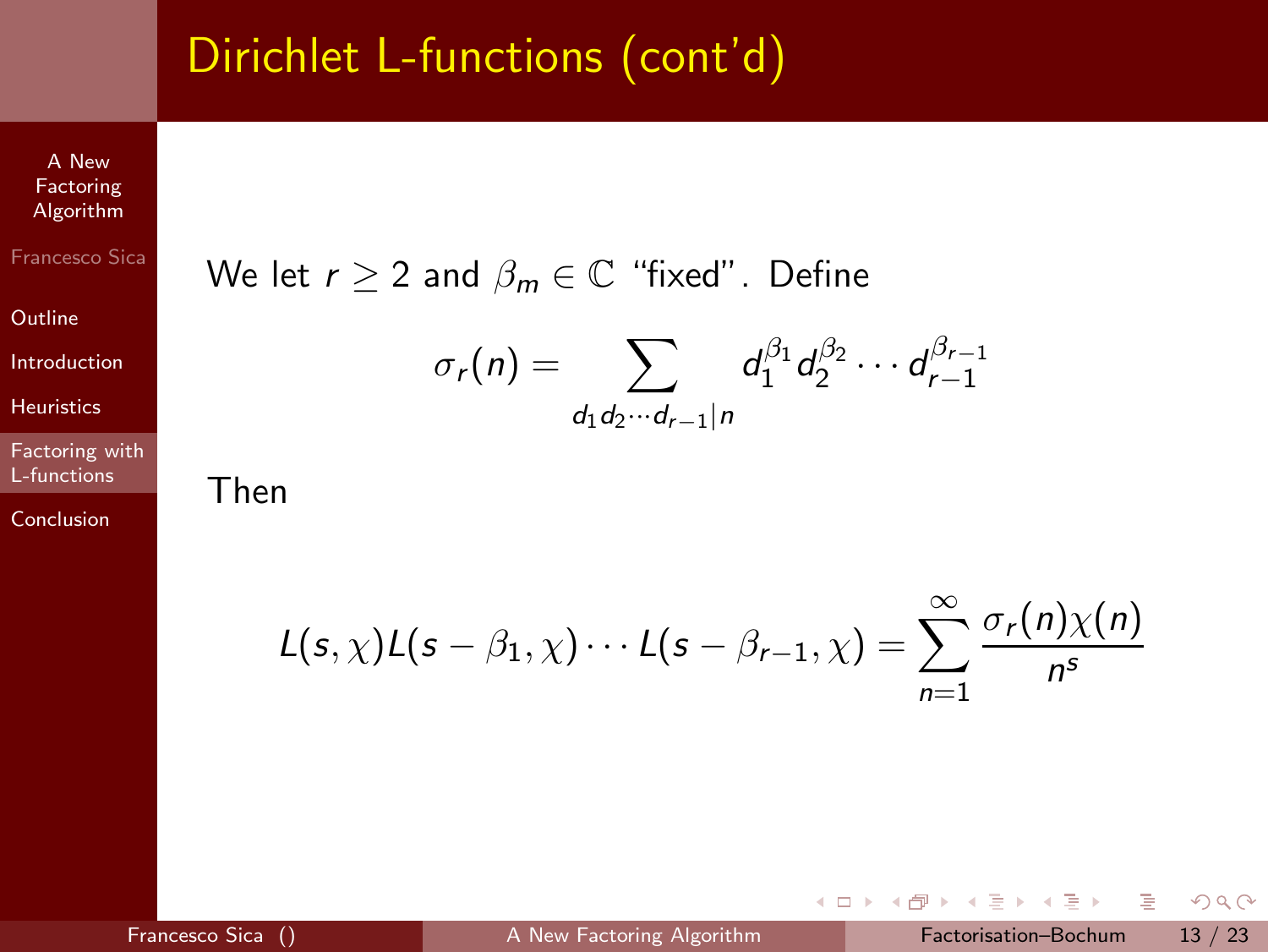## Mellin Transform

A New Factoring [Algorithm](#page-0-0) Francesco Sica

**[Outline](#page-1-0)** 

[Introduction](#page-2-0)

[Heuristics](#page-15-0)

[Factoring with](#page-23-0) L-functions

[Conclusion](#page-39-0)

We let  $\nu \in \mathbb{C}$  with  $\Re \nu > 1$ . Define

$$
f_{\nu}(t)=\begin{cases}(1-t)^{\nu-1} & 0\leq t\leq 1\\0 & t\geq 1\end{cases}
$$

The Mellin transform of  $f_{\nu}$  is

$$
\frac{\Gamma(\nu)\Gamma(s)}{\Gamma(\nu+s)}=\int_0^\infty f_\nu(t)t^{s-1}\,dt
$$

 $\mathbf{h}$ 

**← ロ ▶ → イ 同** 

**In** 

 $2Q$ 

э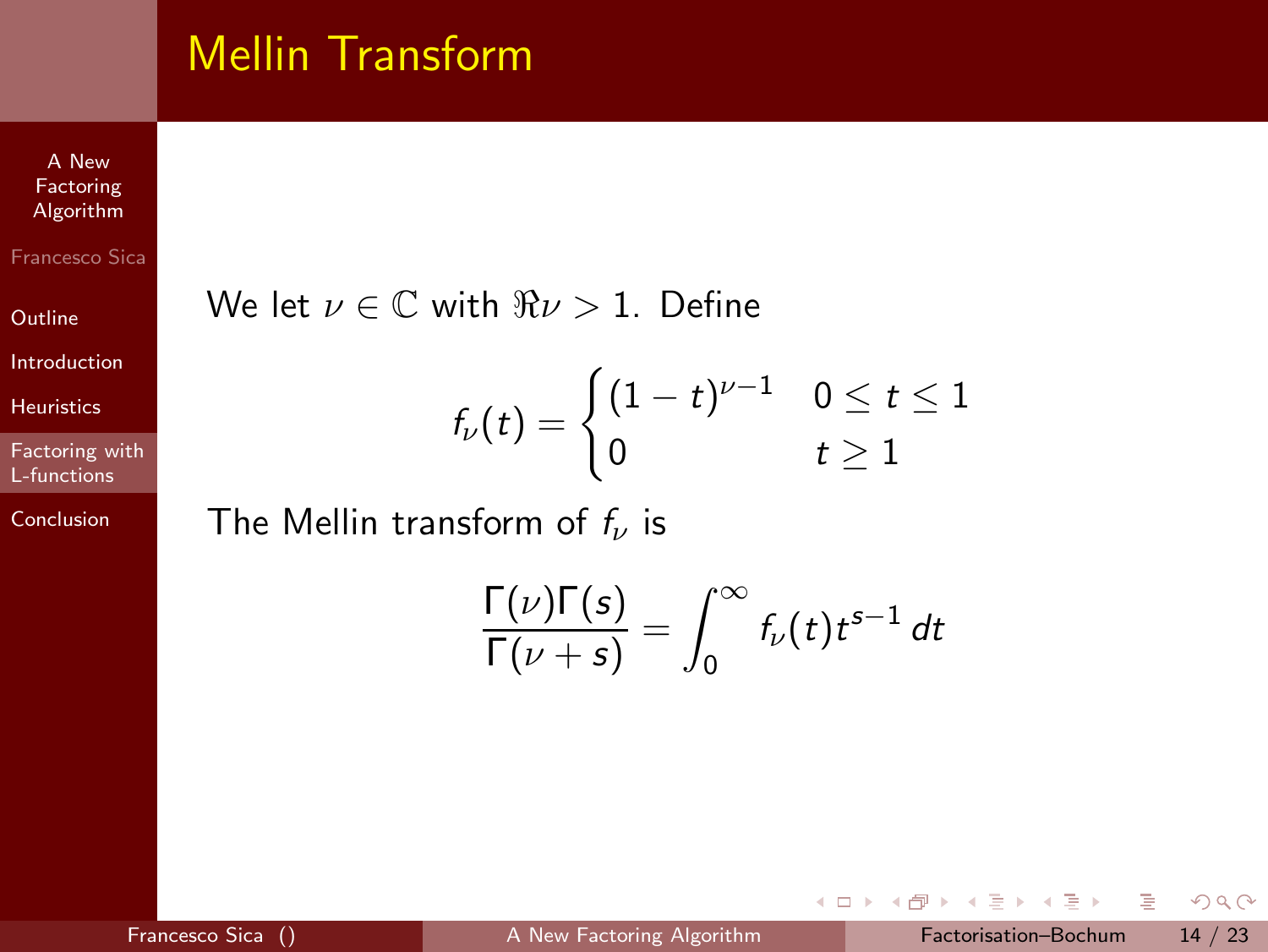### Inverse Mellin Transform

We have

A New Factoring [Algorithm](#page-0-0)

Francesco Sica

**[Outline](#page-1-0)** 

[Introduction](#page-2-0)

**[Heuristics](#page-15-0)** 

[Factoring with](#page-23-0) L-functions

[Conclusion](#page-39-0)

#### 1 2πi  $\int^{c+i\infty}$ c−i∞  $L(s,\chi)L(s-\beta_1,\chi)\cdots L(s-\beta_{r-1},\chi)\frac{\Gamma(\nu)\Gamma(s)}{\Gamma(\nu+s)}$  $\frac{\Gamma(\nu)\Gamma(s)}{\Gamma(\nu+s)}$  x<sup>s</sup> ds  $=\sum \sigma_r(n)\chi(n) f_\nu\left(\frac{n}{n}\right)$ n≤x x  $\setminus$

Call the right-hand side

$$
F(\nu) = \sum_{n \leq x} \sigma_r(n) \chi(n) \left(1 - \frac{n}{x}\right)^{\nu - 1}
$$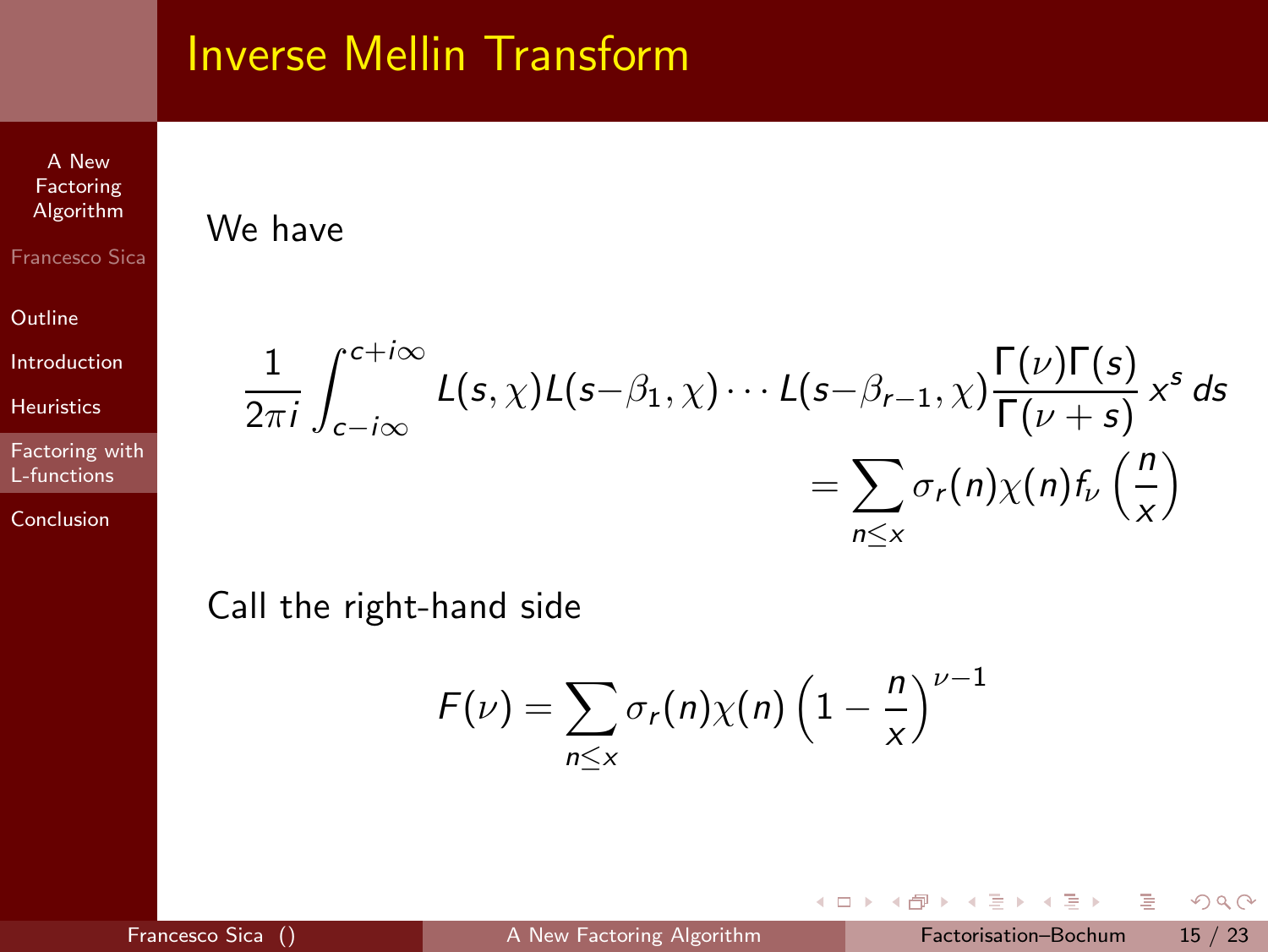## Isolating  $p$  dividing  $N$

A New Factoring [Algorithm](#page-0-0) Francesco Sica

**[Outline](#page-1-0)** 

[Introduction](#page-2-0)

[Heuristics](#page-15-0)

[Factoring with](#page-23-0) L-functions

[Conclusion](#page-39-0)

### We estimate

$$
F^{(k)}(\nu) = \sum_{n \leq x} \sigma_r(n) \chi(n) \left(1 - \frac{n}{x}\right)^{\nu - 1} \log^k \left(1 - \frac{n}{x}\right)
$$

If 
$$
x = N + \frac{1}{N^2}
$$
 we get

**←ロト ←何ト** 

 $\sim$ ÷.  $\rightarrow$  ÷,

 $2Q$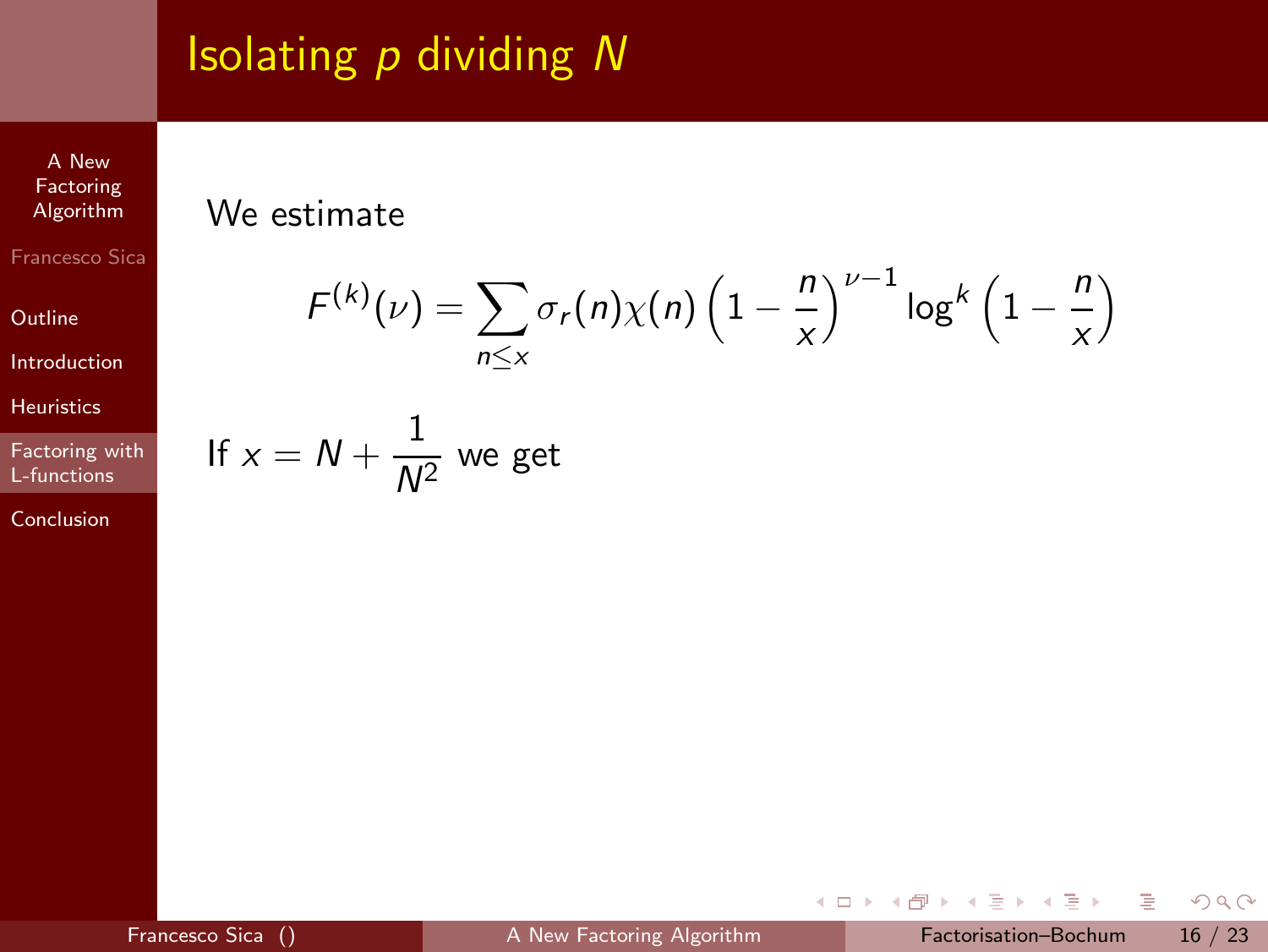## Isolating  $p$  dividing  $N$

A New Factoring [Algorithm](#page-0-0) Francesco Sica

**[Outline](#page-1-0)** 

[Introduction](#page-2-0)

[Heuristics](#page-15-0)

[Factoring with](#page-23-0) L-functions

[Conclusion](#page-39-0)

### We estimate

$$
F^{(k)}(\nu) = \sum_{n \leq x} \sigma_r(n) \chi(n) \left(1 - \frac{n}{x}\right)^{\nu - 1} \log^k \left(1 - \frac{n}{x}\right)
$$

If 
$$
x = N + \frac{1}{N^2}
$$
 we get

$$
F^{(k)}(\nu) = (-3 \log N)^k \sigma_r(N) \chi(N) N^{-3(\nu-1)} + O(N^3 (2 \log N)^{k+r})
$$

**←ロト ←何ト** 

 $\sim$ ÷.  $\rightarrow$  ÷,

 $2Q$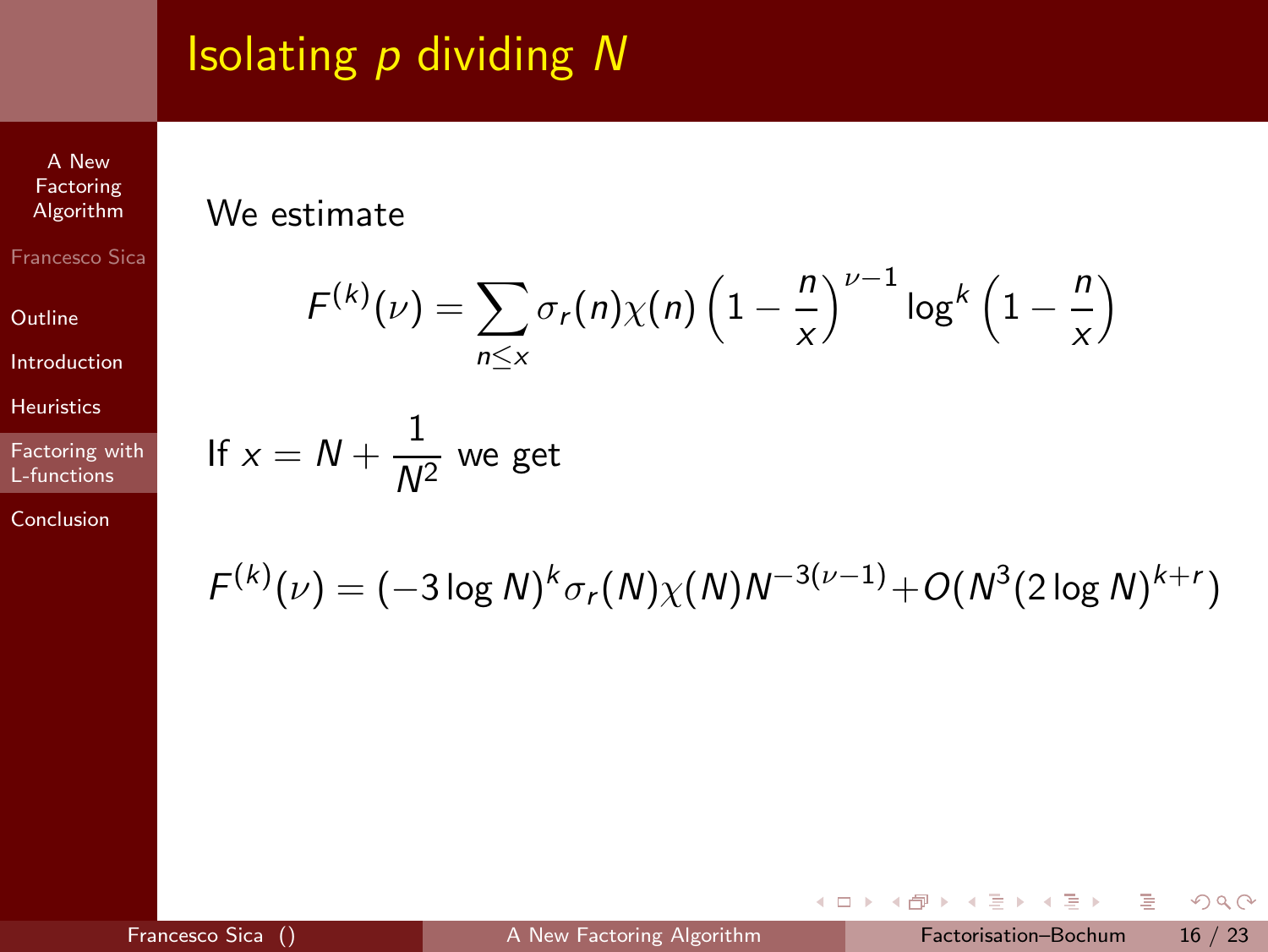# Isolating p dividing N

Factoring [Algorithm](#page-0-0) Francesco Sica

A New

[Outline](#page-1-0)

[Introduction](#page-2-0)

**[Heuristics](#page-15-0)** 

[Factoring with](#page-23-0) L-functions

[Conclusion](#page-39-0)

### We estimate

If  $x$ 

$$
F^{(k)}(\nu) = \sum_{n \le x} \sigma_r(n) \chi(n) \left(1 - \frac{n}{x}\right)^{\nu - 1} \log^k \left(1 - \frac{n}{x}\right)
$$
  
=  $N + \frac{1}{N^2}$  we get

$$
F^{(k)}(\nu) = (-3 \log N)^k \sigma_r(N) \chi(N) N^{-3(\nu-1)} + O(N^3 (2 \log N)^{k+r})
$$

Choosing  $k > c_1 r \log N$  and supposing we can compute  $F^{(k)}(\nu)$ with good precision we get a value for  $\sigma_r(N)$  up to an error  $O(N^{-c_2})$ , where  $c_2 \to \infty$  as  $c_1 \to \infty$ . If  $N = pq$ , then as before this is sufficient to obtain  $p$ .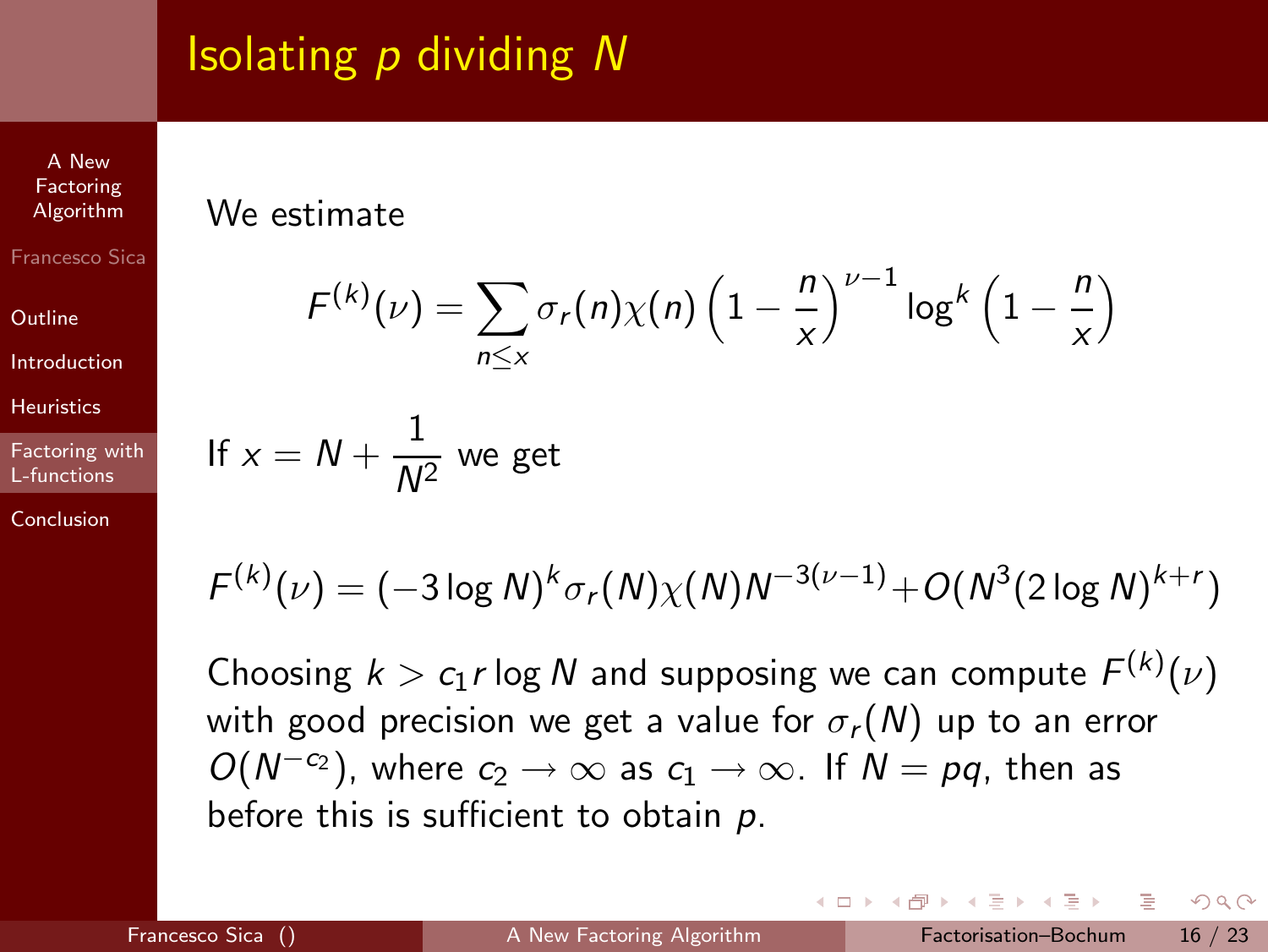### The Functional Equation

A New Factoring [Algorithm](#page-0-0) Francesco Sica

**[Outline](#page-1-0)** 

[Introduction](#page-2-0)

**[Heuristics](#page-15-0)** 

[Factoring with](#page-23-0) L-functions

[Conclusion](#page-39-0)

The Dirichlet L-function of a primitive character  $\chi$  of modulus  $\ell > 1$  is an entire function satisfying the functional equation (given here in asymmetric form)

$$
L(s,\chi) = \frac{1}{2\pi i} \left(\frac{2\pi}{\ell}\right)^s \tau(\chi) \Gamma(1-s) L(1-s,\bar{\chi})
$$

$$
\cdot \left(e^{i\pi s/2} - \chi(-1)e^{-i\pi s/2}\right)
$$

where  $\tau(\chi)$  is the Gauss sum

$$
\tau(\chi) = \sum_{m=1}^{\ell} \chi(m) \exp(2\pi i m/\ell)
$$

4 D F

 $OQ$ 

 $\sim$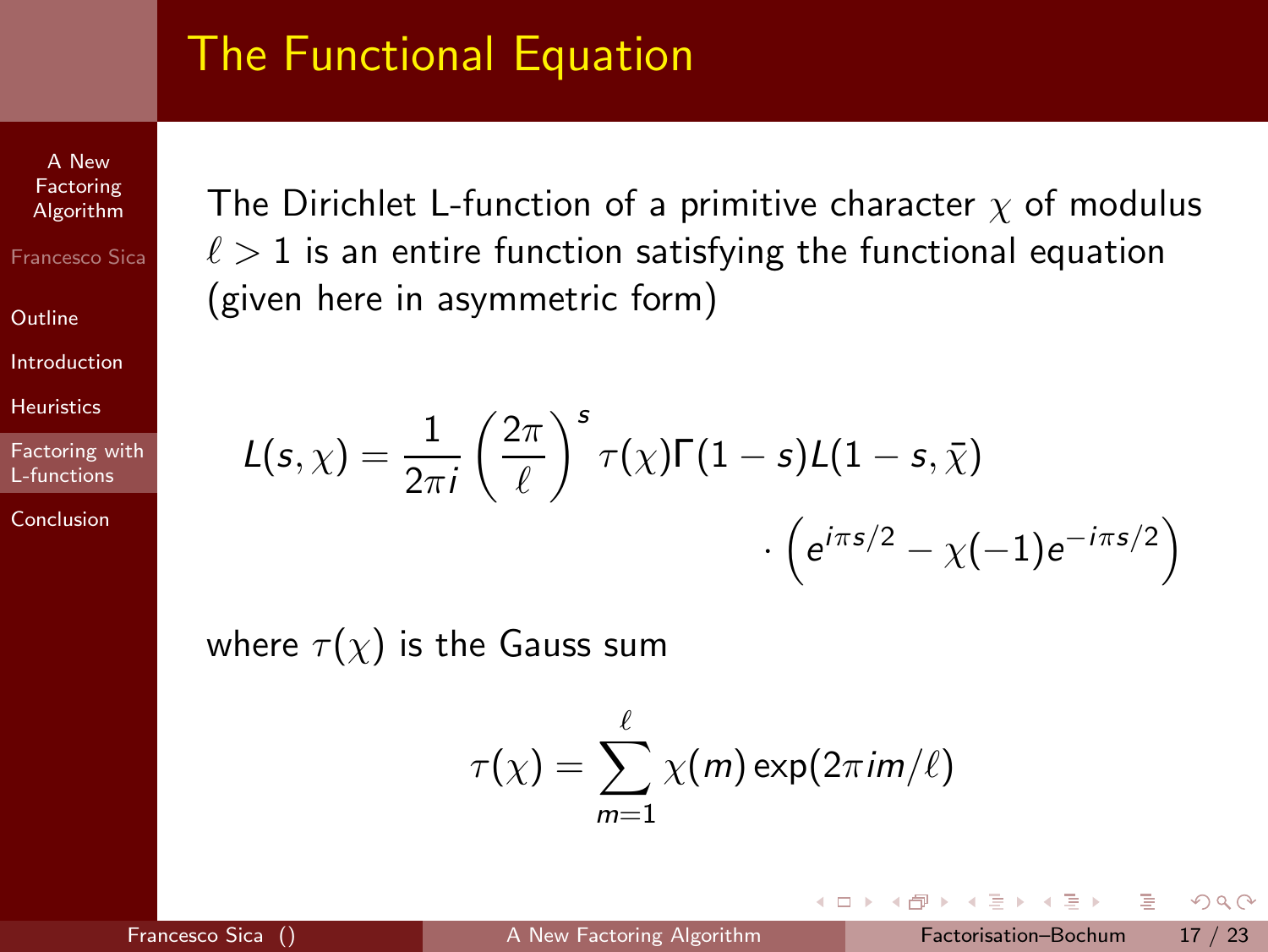### New Identities

Factoring [Algorithm](#page-0-0) Francesco Sica

A New

**[Outline](#page-1-0)** 

[Introduction](#page-2-0)

[Heuristics](#page-15-0)

[Factoring with](#page-23-0) L-functions

[Conclusion](#page-39-0)

Moving the line of integration to the left and using the functional equation shows

$$
F(\nu) \approx R + \frac{\tau(\chi)^r \left(\frac{2\pi i}{\ell}\right)^{r-\beta_1-\cdots-\beta_{r-1}} \Gamma(\nu)}{(2\pi i)^{r+1}} \times (\cos \pi \nu - \sin \pi \nu)
$$
  
 
$$
\times \int_{(1+1/r)} \left\{ \left(\frac{2\pi i}{\ell}\right)^r x \right\}^{-s} \Gamma(s-\nu) \Gamma(s+\beta_1) \cdots \Gamma(s+\beta_{r-1})
$$
  
L(s,  $\bar{\chi}$ )L(s +  $\beta_1$ ,  $\bar{\chi}$ ) \cdots L(s +  $\beta_{r-1}$ ,  $\bar{\chi}$ ) ds

where R is some residue, independent of x and  $\nu$ . In view of the previous expression, it is appropriate to choose  $\ell \approx x^{1/r}$  so that the integral does not depend on  $x$  (hence  $N$ ).

4 D F

 $OQ$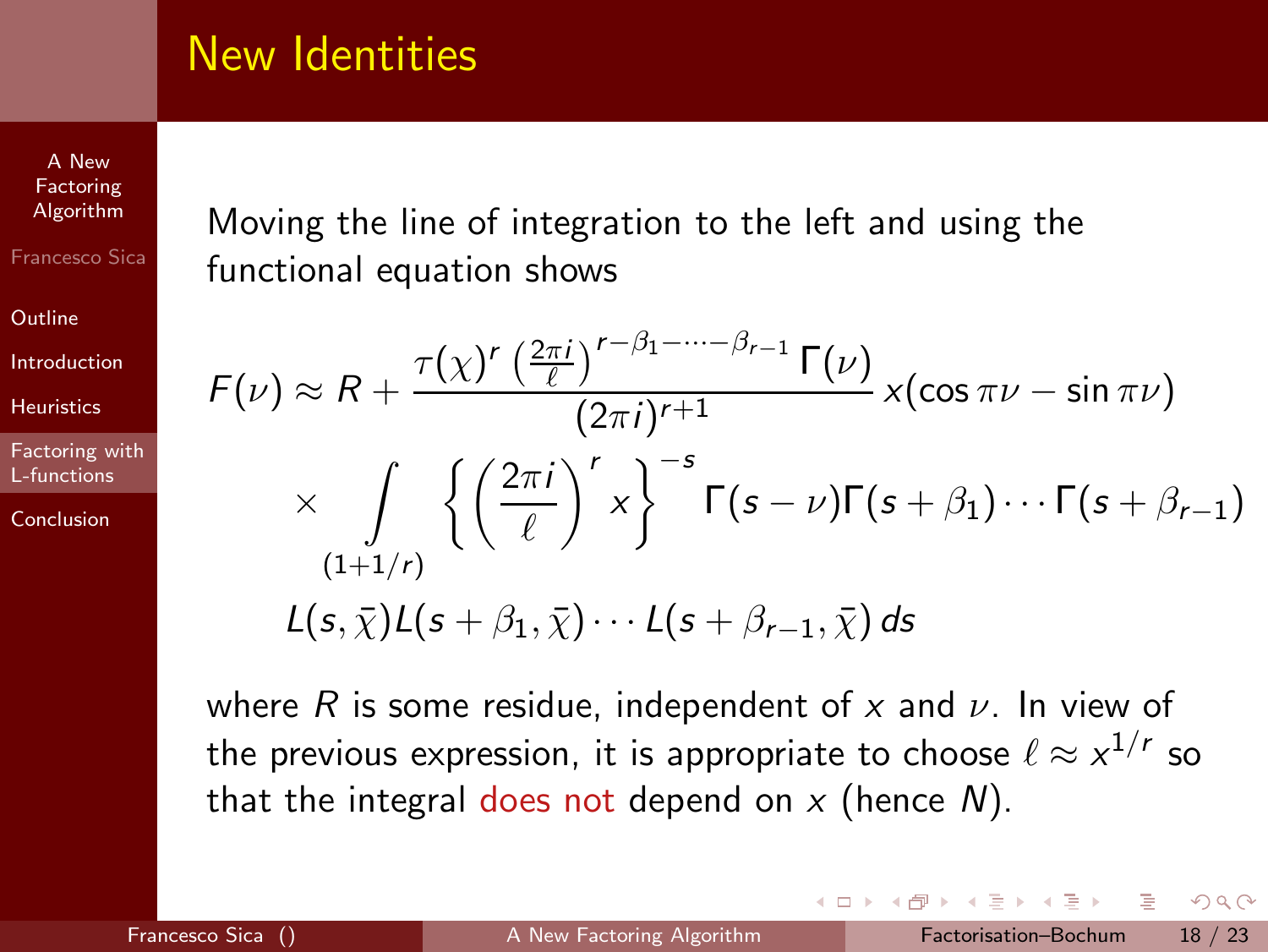## The Singular Series

A New Factoring [Algorithm](#page-0-0) Francesco Sica

**[Outline](#page-1-0)** 

[Introduction](#page-2-0)

**[Heuristics](#page-15-0)** 

[Factoring with](#page-23-0) L-functions

[Conclusion](#page-39-0)

### Using the multiplication theorem

$$
\begin{aligned} \Gamma(s)\Gamma\left(s+\frac{1}{r}\right)\Gamma\left(s+\frac{2}{r}\right)\cdots\Gamma\left(s+\frac{r-1}{r}\right)\\ &=(2\pi)^{(r-1)/2}r^{1/2-rs}\Gamma(rs) \end{aligned}
$$

we arrive at evaluating terms for  $\mathcal{F}^{(k)}(\nu)$  which consist of derivatives of  $\Gamma(\nu)$ (cos  $\pi\nu$  – sin  $\pi\nu$ ) times the following series

$$
\frac{1}{\tau(\chi)}\sum_{m=1}^{\ell} \chi(m) \sum_{d_1,\dots,d_r\geq 1} \frac{d_1^{-\beta_1}d_2^{-\beta_2}\cdots d_{r-1}^{-\beta_{r-1}}\log^j(d_1\cdots d_r)}{(d_1\cdots d_r)^{\frac{1}{2r}-\frac{\beta_1+\cdots+\beta_{r-1}-\nu}{r}}}
$$

$$
\cdot e^{2\pi i \left(\frac{m}{\ell}d_1\cdots d_r+(d_1\cdots d_r)^{1/r}\right)}
$$

 $\leftarrow$ 

 $\Gamma$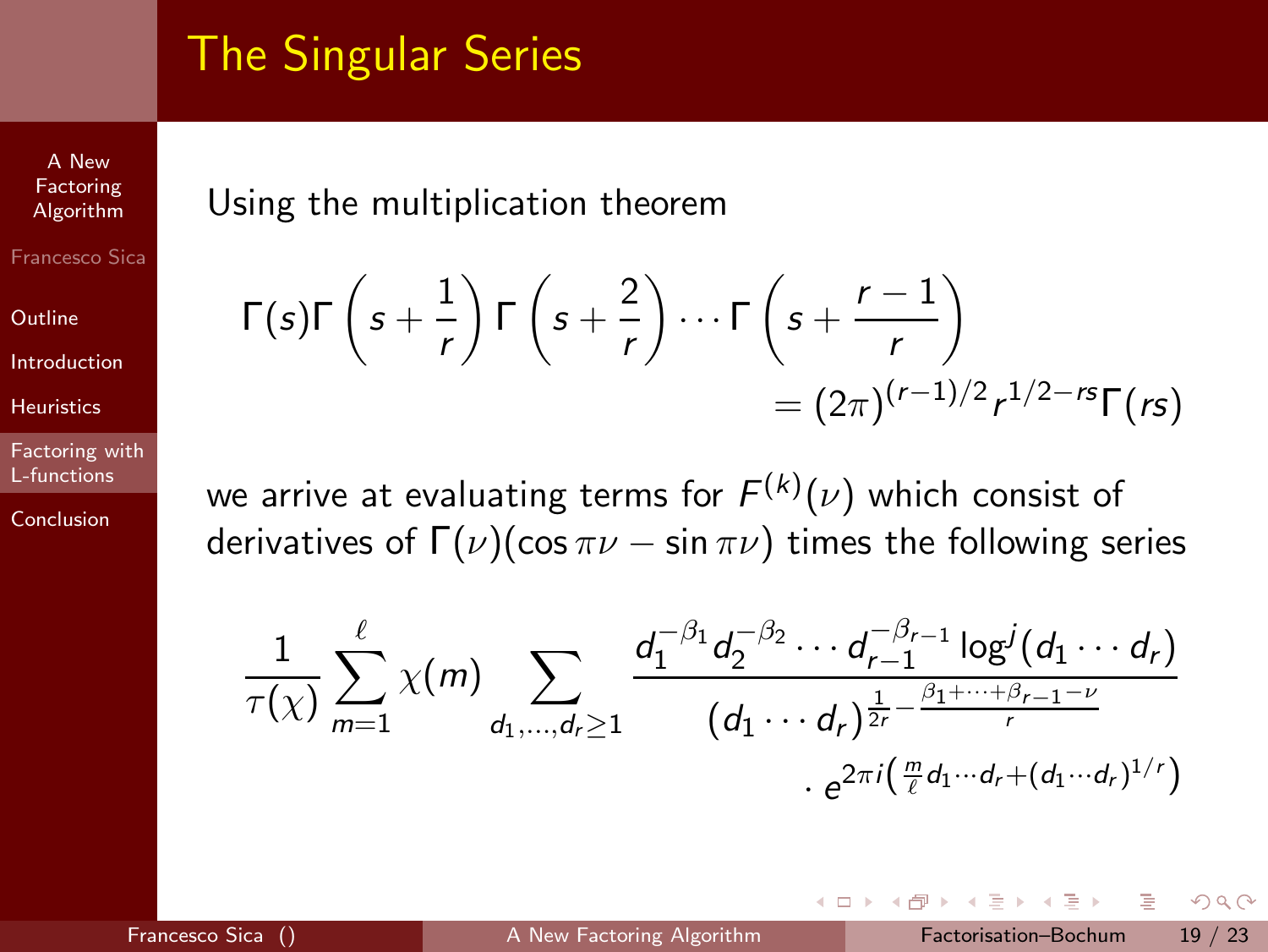## Computing the Singular Series

Factoring [Algorithm](#page-0-0) Francesco Sica

A New

[Outline](#page-1-0)

[Introduction](#page-2-0)

**[Heuristics](#page-15-0)** 

[Factoring with](#page-23-0) L-functions

**[Conclusion](#page-39-0)** 

The singular series can be written as

$$
S_j = \sum_{d_1,...,d_r\geq 1} \frac{\log^j d_r}{d_1^{a_1} d_2^{a_2} \cdots d_r^{a_r}} e^{2\pi i \left(\beta d_1 \cdots d_r + \gamma (d_1 \cdots d_r)^{1/r}\right)}
$$

Approximate the singular series as

$$
\sum_{(d_1,\ldots,d_r)\in\mathbb{Z}^r} f(d_1,\ldots,d_r) = \sum_{(\delta_1,\ldots,\delta_r)\in\mathbb{Z}^r} \hat{f}(\delta_1,\ldots,\delta_r)
$$

by Poisson summation. Here  $f$  is a  $\mathcal{C}^\infty_c(\mathbb{R}^r)$  function interpolating the summands of the singular series so that its Fourier transform  $\hat{f}$  is decreasing super-polynomially. We therefore need to compute only  $O(N^{\epsilon})$  terms with precision  $O(N^{-c})$ , which should be possible in polynomial time.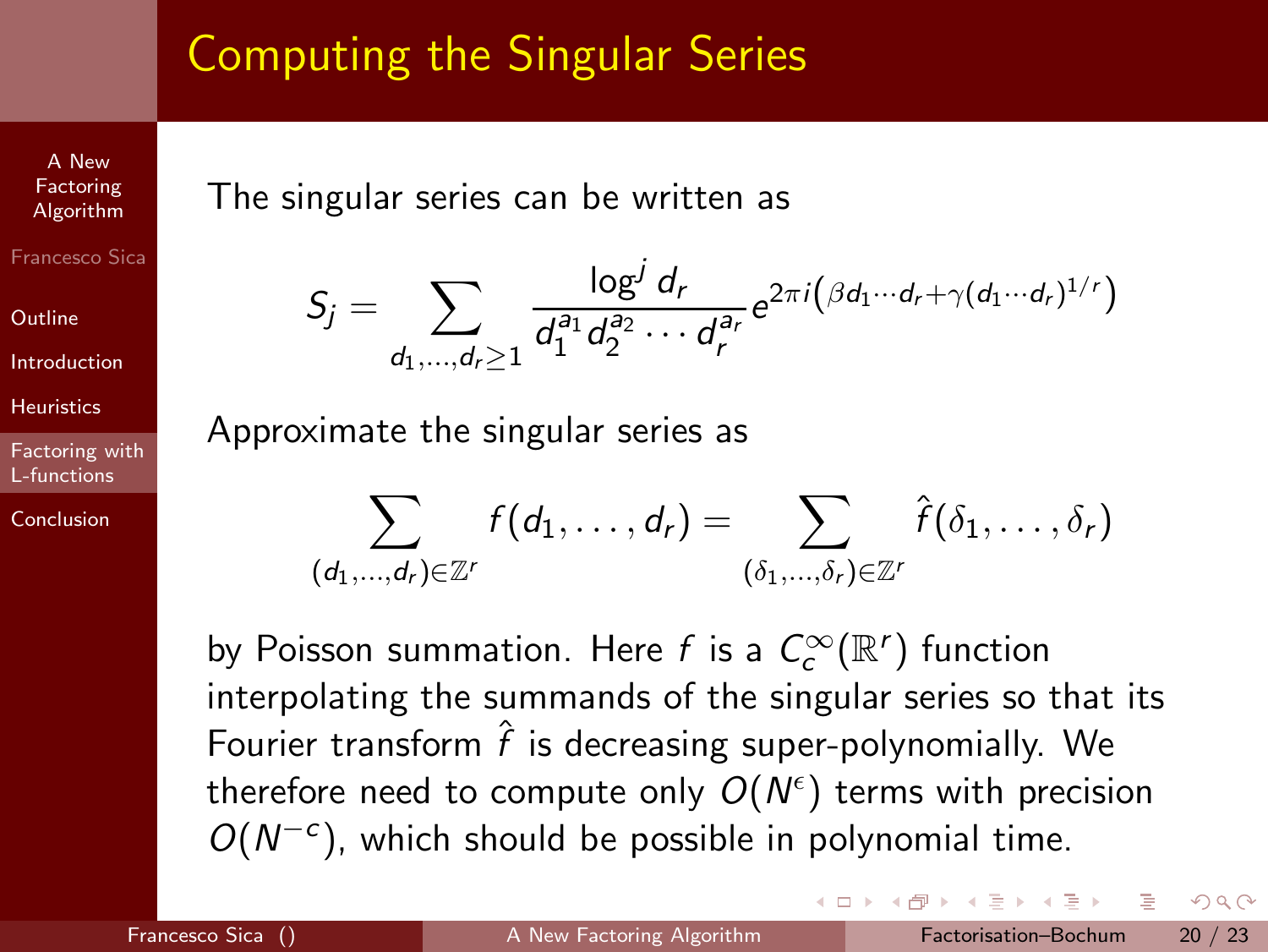|                                                   | Work in Progress     |
|---------------------------------------------------|----------------------|
| A New<br>Factoring<br>Algorithm<br>Francesco Sica |                      |
| Outline                                           | • Write up this step |
| Introduction                                      |                      |
| <b>Heuristics</b>                                 |                      |
| Factoring with<br>L-functions                     |                      |
| Conclusion                                        |                      |

イロト イ部 トイモト イモト

 $\equiv$  990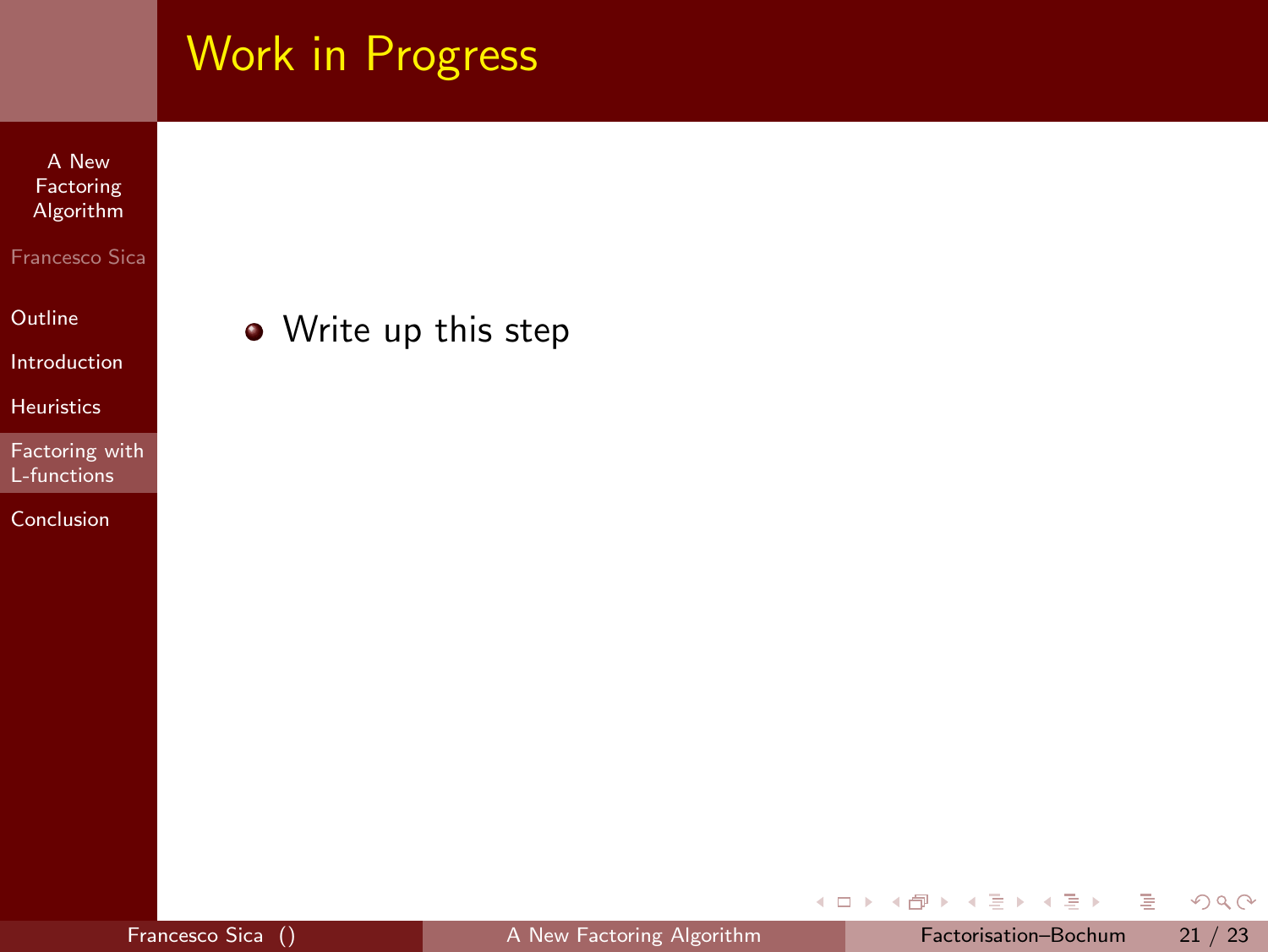### Work in Progress

#### A New Factoring [Algorithm](#page-0-0)

#### Francesco Sica

#### [Outline](#page-1-0)

[Introduction](#page-2-0)

**[Heuristics](#page-15-0)** 

[Factoring with](#page-23-0) L-functions

[Conclusion](#page-39-0)

- Write up this step
- Ultimately, this shows that factoring could be done in  $\bullet$  $O(N^{1/r})$  for any r (subexponential). But in this last step with need to sample at least  $2<sup>r</sup>$  points. Therefore, we can only negotiate  $r \approx \sqrt{\log N}$  and runtime is  $O\left(e^{\sqrt{\log N}}\right)$ at best (naive estimate).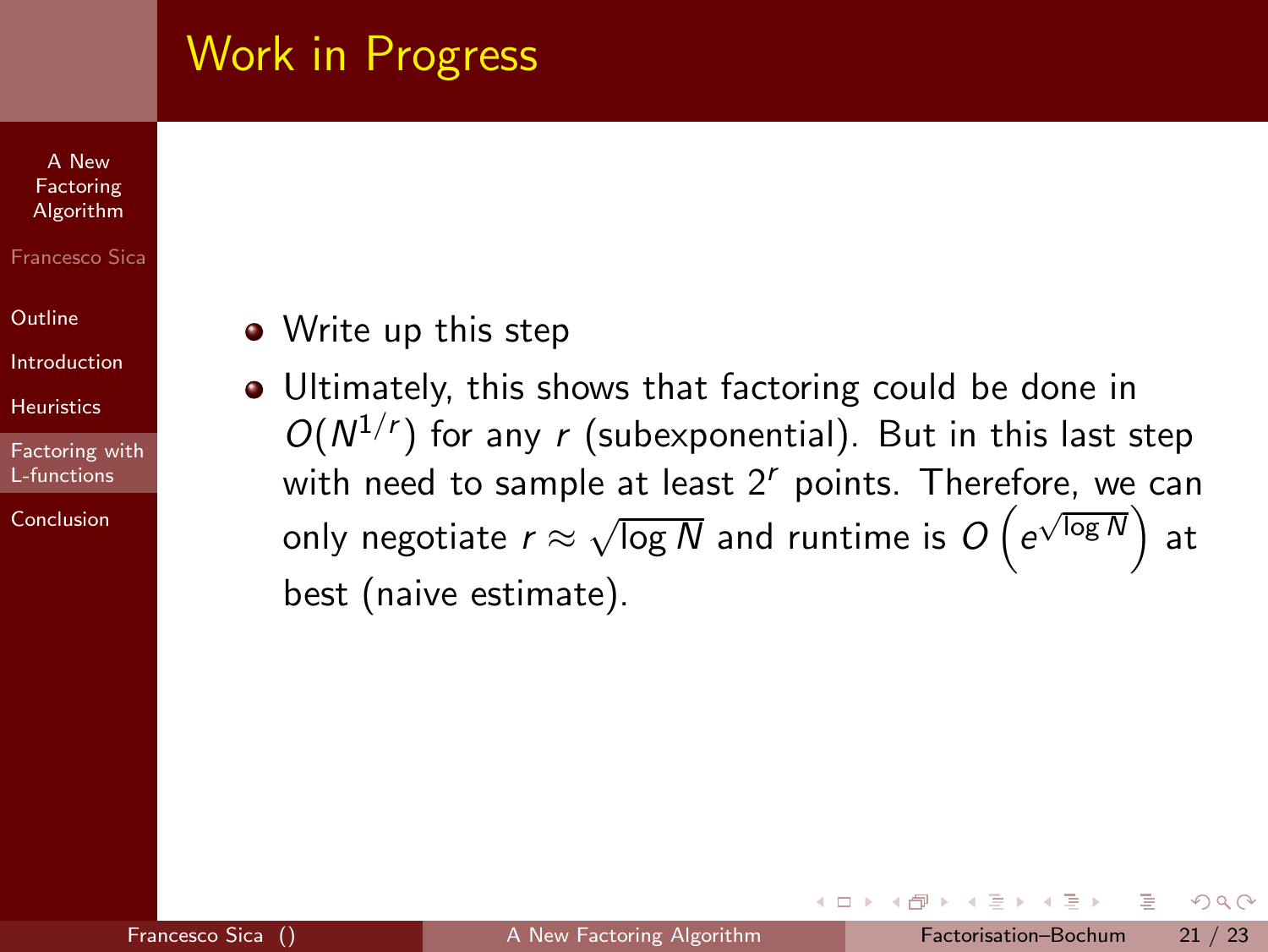### Work in Progress

#### A New Factoring [Algorithm](#page-0-0)

#### Francesco Sica

#### [Outline](#page-1-0)

[Introduction](#page-2-0)

**[Heuristics](#page-15-0)** 

[Factoring with](#page-23-0) L-functions

[Conclusion](#page-39-0)

- Write up this step
- Ultimately, this shows that factoring could be done in  $\bullet$  $O(N^{1/r})$  for any r (subexponential). But in this last step with need to sample at least  $2<sup>r</sup>$  points. Therefore, we can only negotiate  $r \approx \sqrt{\log N}$  and runtime is  $O\left(e^{\sqrt{\log N}}\right)$ at best (naive estimate).
- Need to implement it in practice.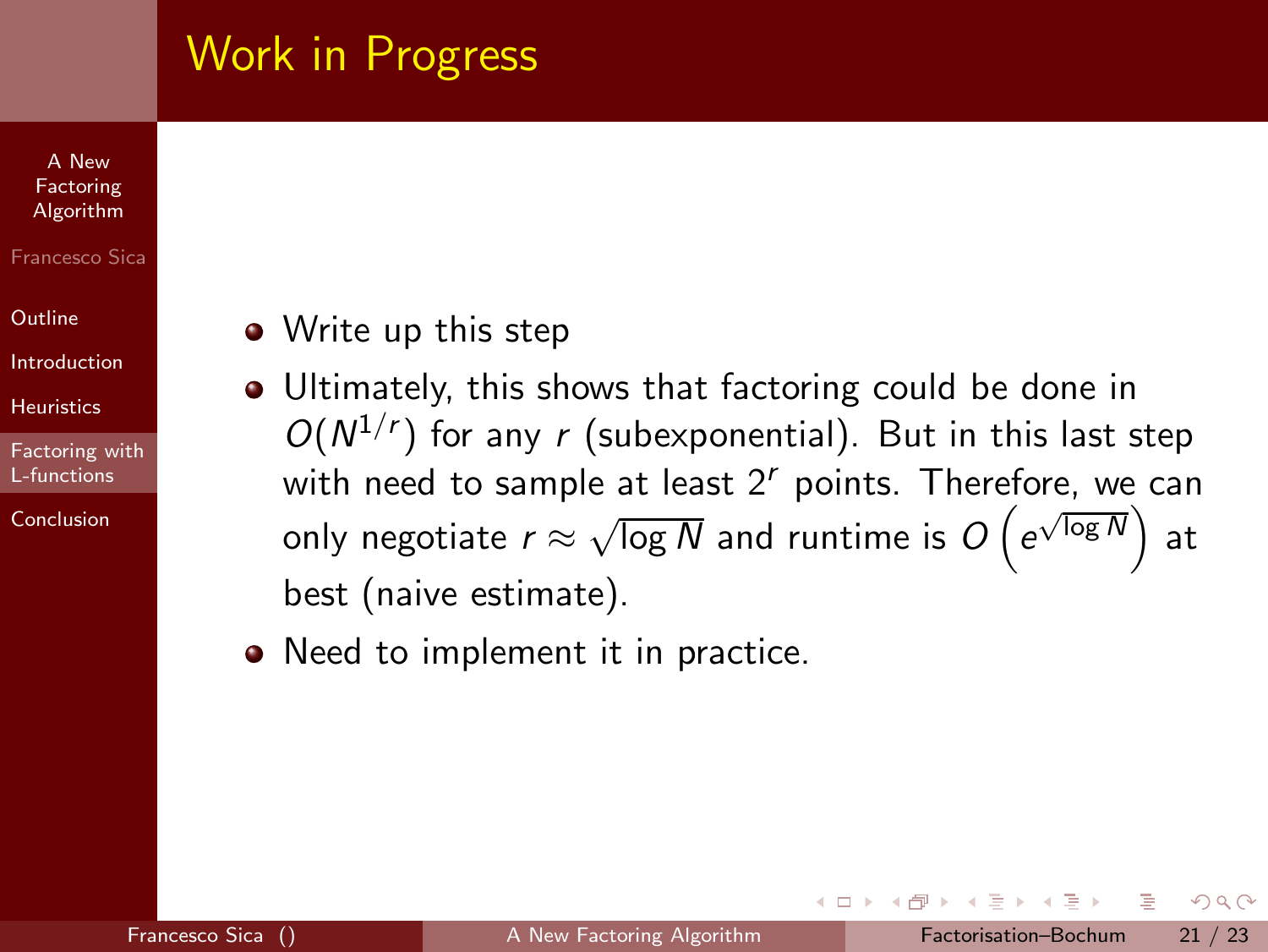A New Factoring [Algorithm](#page-0-0)

Francesco Sica

**[Outline](#page-1-0)** 

[Introduction](#page-2-0)

[Heuristics](#page-15-0)

[Factoring with](#page-23-0) L-functions

[Conclusion](#page-39-0)

• Completely new approach to factoring.

<span id="page-39-0"></span>4 0 8  $\overline{A}$  $\mathbf{b}$ ÷  $\mathbf{h}$  $\mathcal{A}$  э

 $2Q$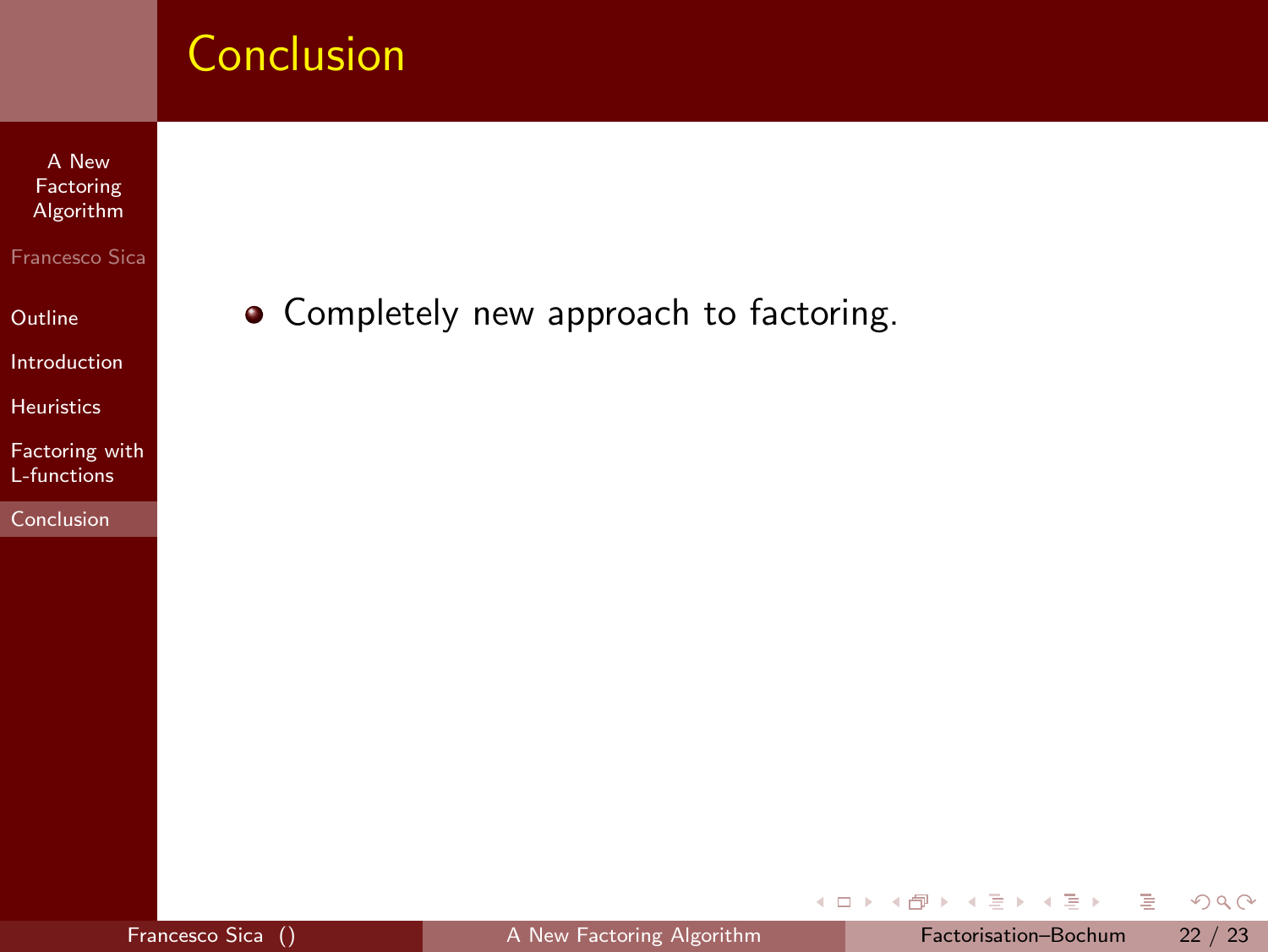#### A New Factoring [Algorithm](#page-0-0)

#### Francesco Sica

**[Outline](#page-1-0)** 

[Introduction](#page-2-0)

**[Heuristics](#page-15-0)** 

[Factoring with](#page-23-0) L-functions

[Conclusion](#page-39-0)

- Completely new approach to factoring.
- Advantage is that it transforms the arithmetic problem of factoring N into a purely analytic one (evaluation of the singular series, "independent" of N).

4 D F

 $OQ$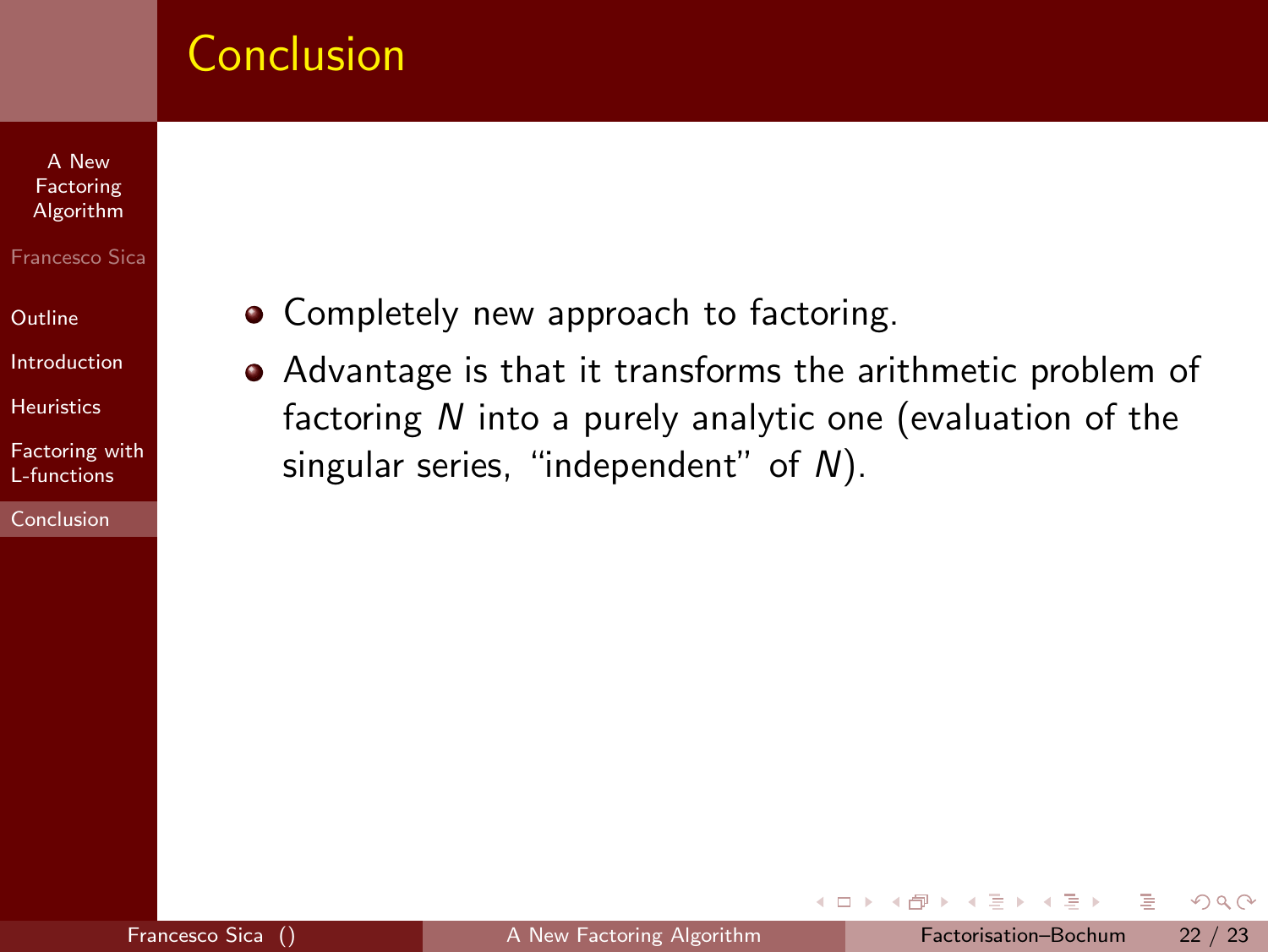#### A New Factoring [Algorithm](#page-0-0)

- Francesco Sica
- [Outline](#page-1-0)
- [Introduction](#page-2-0)
- **[Heuristics](#page-15-0)**
- [Factoring with](#page-23-0) L-functions
- [Conclusion](#page-39-0)
- Completely new approach to factoring.
- Advantage is that it transforms the arithmetic problem of factoring N into a purely analytic one (evaluation of the singular series, "independent" of N).
- Should lead to a deterministic factoring algorithm with proven running time  $O(\exp(c_1\sqrt{\log N \log \log N}))$

4 D F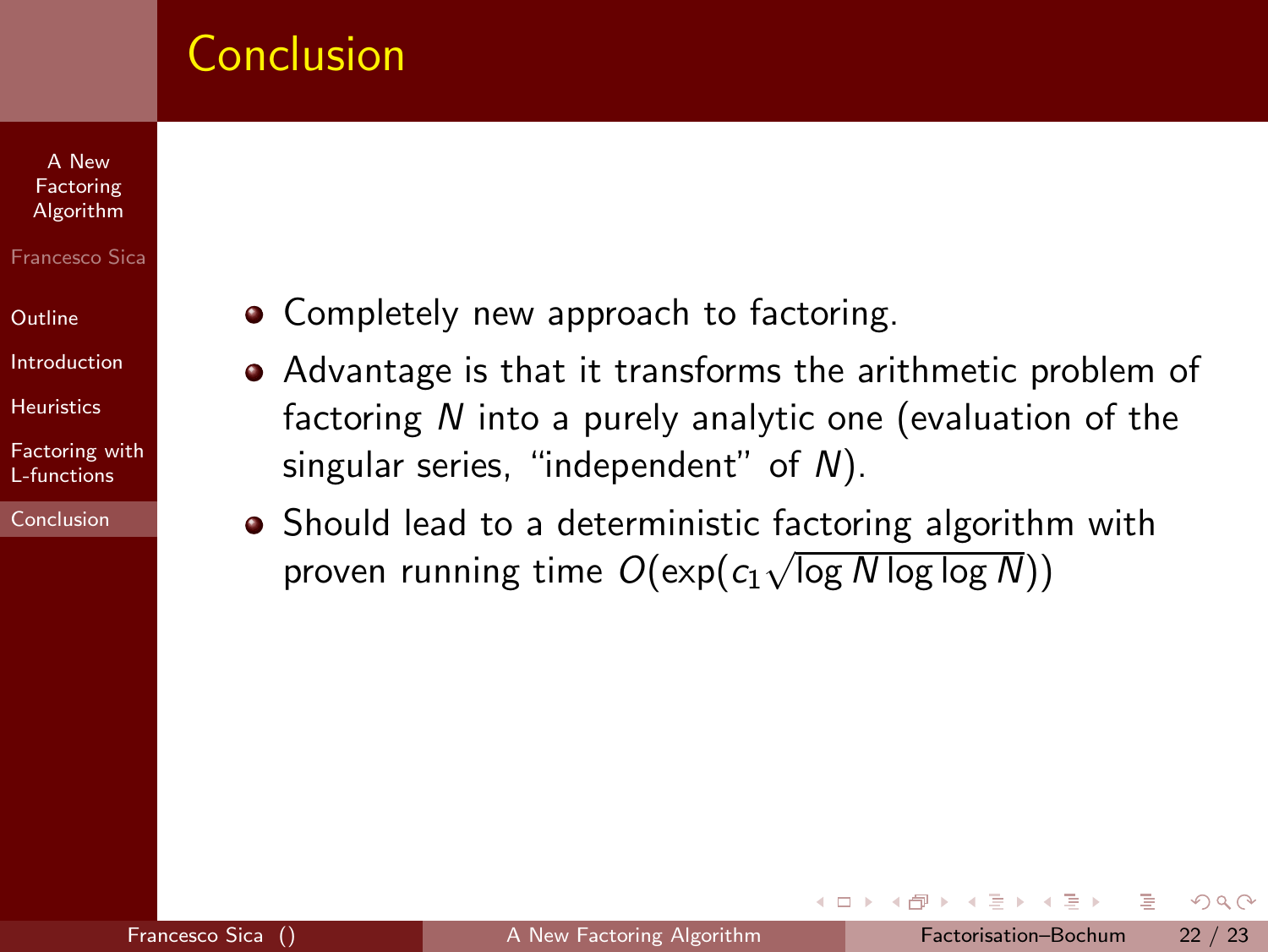### A New Factoring [Algorithm](#page-0-0)

- Francesco Sica
- [Outline](#page-1-0)
- [Introduction](#page-2-0)
- **[Heuristics](#page-15-0)**
- [Factoring with](#page-23-0) L-functions

[Conclusion](#page-39-0)

- Completely new approach to factoring.
- Advantage is that it transforms the arithmetic problem of factoring N into a purely analytic one (evaluation of the singular series, "independent" of N).
- Should lead to a deterministic factoring algorithm with proven running time  $O(\exp(c_1\sqrt{\log N \log \log N}))$
- Hoping to extend this to  $O(\exp(c_3(\log N)^{1/3}(\log \log N)^{2/3}))$